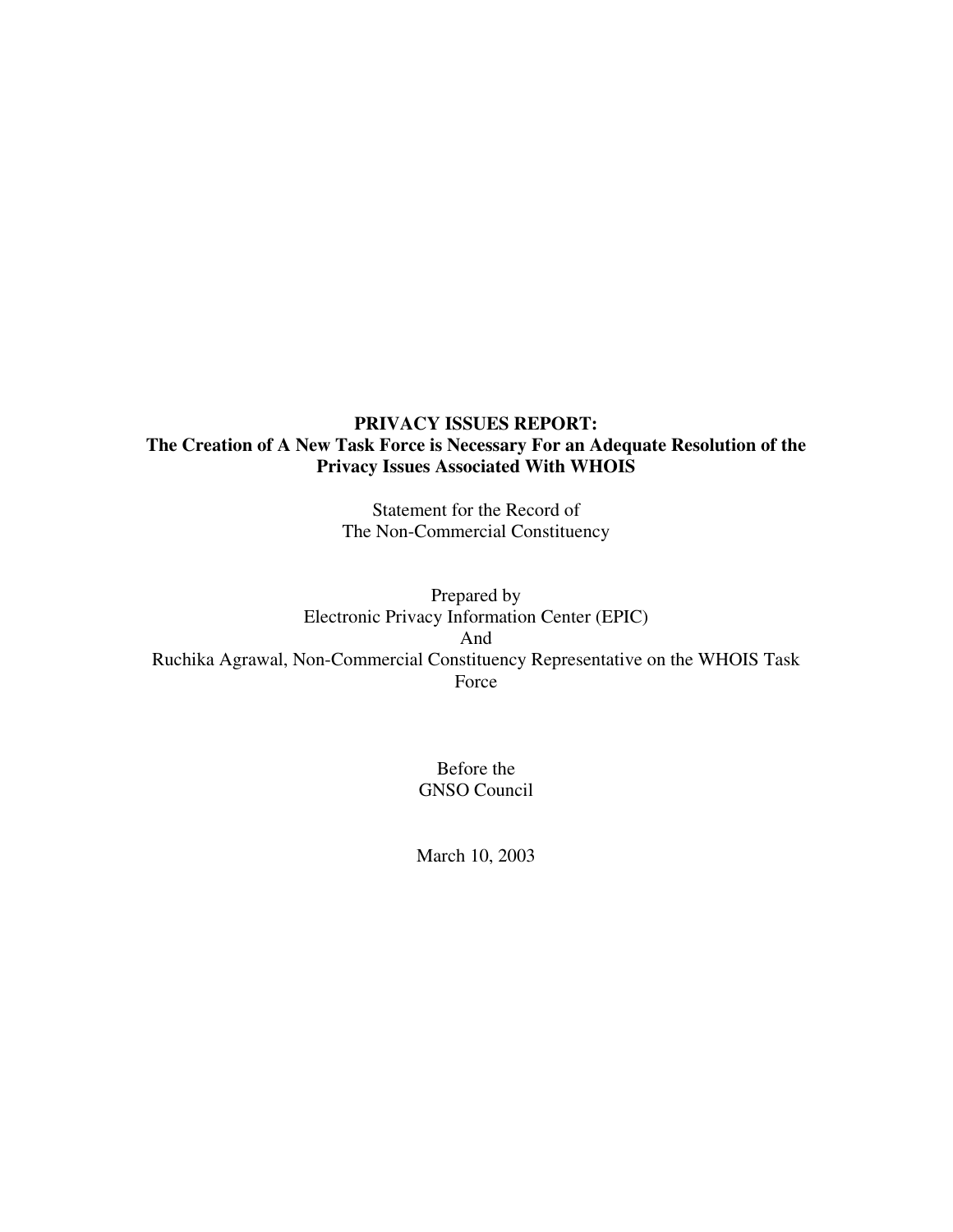# *Contents*

|                                                                                                                                                                                                                                                                                   | 2              |
|-----------------------------------------------------------------------------------------------------------------------------------------------------------------------------------------------------------------------------------------------------------------------------------|----------------|
|                                                                                                                                                                                                                                                                                   | 3              |
|                                                                                                                                                                                                                                                                                   | 3              |
| 2.2 WHOIS exposes various types of domain name registrants, including individuals, non-profit                                                                                                                                                                                     | 3<br>6<br>7    |
| 2.4 Does it makes sense to impose a rule that requires all domain registrants to make their WHOIS                                                                                                                                                                                 | 7              |
| 3 Organization for Economic Cooperation and Development (OECD) Privacy Guidelines: The Starting                                                                                                                                                                                   | 7              |
| 3.1 A serious discussion on privacy and WHOIS should begin with the framework set out by the                                                                                                                                                                                      | 8              |
| 3.2 The International Working Group on Data Protections in Telecommunications' comments that<br>WHOIS policies and practices do not reflect the goal of privacy and data protection indicate that<br>current WHOIS policies and practices do not reflect international consensus. | 10             |
|                                                                                                                                                                                                                                                                                   | -11            |
| 4.2 The critical relationship between privacy, anonymity, free speech, and Internet free speech                                                                                                                                                                                   | 11<br>12       |
| 4.3 Requiring WHOIS data and then publicly disclosing the data have serious implications on free                                                                                                                                                                                  | 13             |
|                                                                                                                                                                                                                                                                                   | 13             |
| 5 Contribution Of Globally, Publicly Accessible WHOIS Information To Identity Theft And Other                                                                                                                                                                                     | 13             |
|                                                                                                                                                                                                                                                                                   | 14             |
| 6.2 The WHOIS Task Force has overlooked the relationship between accuracy and privacy.                                                                                                                                                                                            | 14<br>15<br>16 |
|                                                                                                                                                                                                                                                                                   | 17             |
|                                                                                                                                                                                                                                                                                   |                |
|                                                                                                                                                                                                                                                                                   | 19             |
|                                                                                                                                                                                                                                                                                   | 20             |
|                                                                                                                                                                                                                                                                                   | 21             |
|                                                                                                                                                                                                                                                                                   | 24             |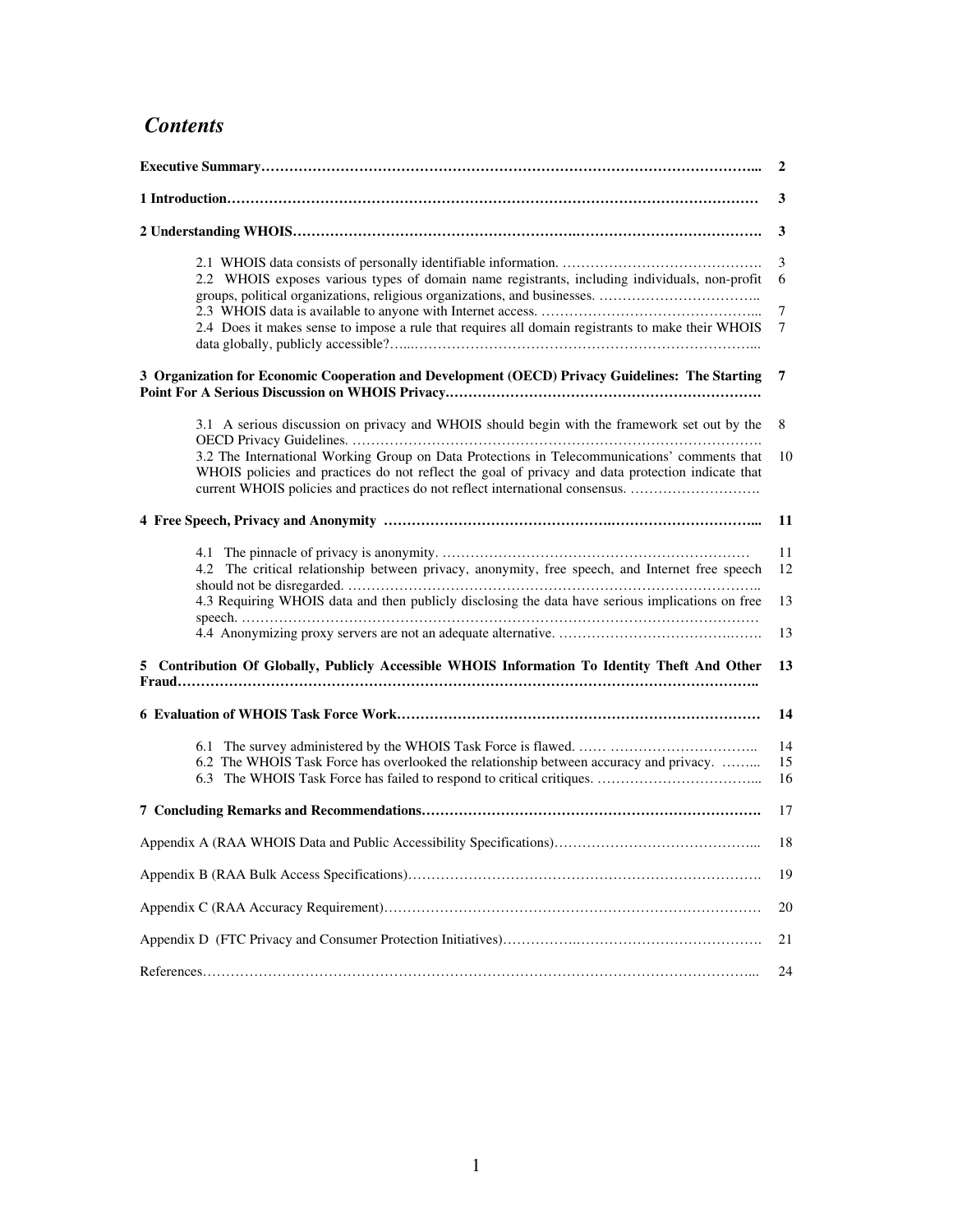#### **Executive Summary**

There are various types of domain name registrants – from individuals, who may have legitimate reasons for anonymous speech, to Internet scam artists. Furthermore, anyone with Internet access – from individuals, law enforcement, to scam artists – can access WHOIS data of domain name registrants for any reason and use the data in any way. Finally, WHOIS data consists of personally identifiable information.

This report questions whether it makes sense to impose a rule that requires all domain registrants to make their WHOIS data globally, publicly accessible as is dictated by current WHOIS policies and practices. This report takes into account the issues of privacy, free speech, and fraud.

The report mainly focuses on the Organization for Economic Cooperation and Development (OECD) Privacy Guidelines as a well thought-out solution to challenging questions about international consensus on privacy and data protection that directly implicate WHOIS policies and practices. The OECD Privacy Guidelines serve as a basis for a sensible WHOIS policy. A serious discussion on privacy and WHOIS should begin with the framework set out by the OECD Privacy Guidelines.

A new task force must be formed to further evaluate and resolve the privacy issues associated with WHOIS policies and practices. Such a task force should consider the following recommendations:

**Recommendation 1:** Personal information, beyond that necessary for contacting system administrators about network or security problems, should not be included in the globally, publicly accessible database. International privacy standards, such as the OECD Privacy Guidelines, should apply to the collection and use of WHOIS data.

**Recommendation 2:** Anonymous registration of domain names should be provided and should not be burdensome to Internet speakers who are engaging in political or religious speech.

**Recommendation 3:** A study that considers whether the availability of WHOIS data contributes to consumer fraud, such as identity theft, should immediately be undertaken.

**Recommendation 4:** Accuracy of WHOIS data should not be enforced until privacy issues are adequately resolved and appropriate privacy safeguards are implemented.

We look forward to the GNSO Council's balanced approach in creating a new task force that will undertake a full and fair evaluation of the privacy issues associated with WHOIS.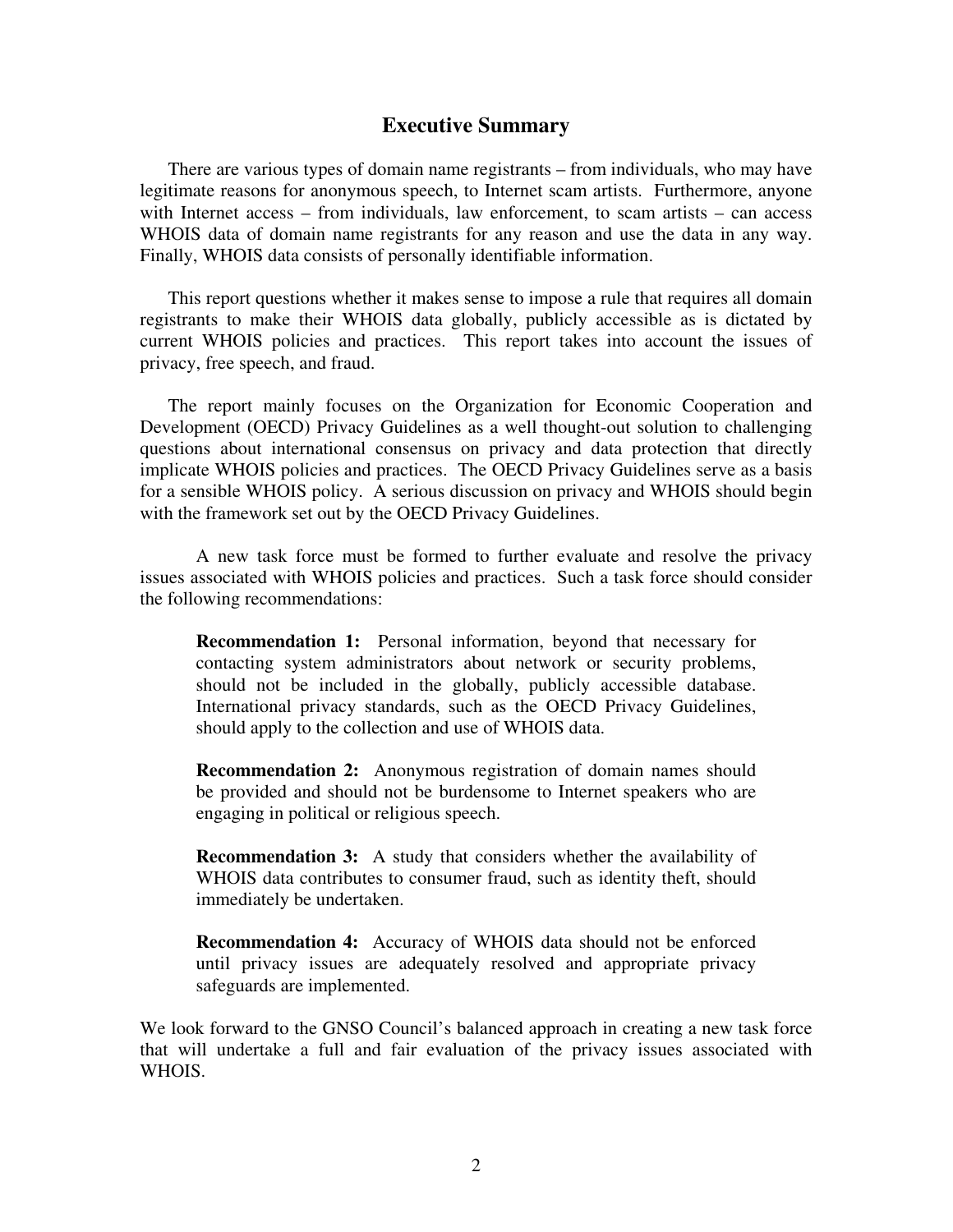## **1 Introduction**

A meaningful discussion on privacy issues associated with WHOIS policies and practices must be preceded by answers to the following questions:

- What is WHOIS data?
- Who are the domain name registrants? That is, whose WHOIS data is exposed?
- Who has access to WHOIS data?
- Does "one size fits all" make sense? That is, does it make sense to apply one rule (to require globally, publicly accessible WHOIS data) to the various types of domain name registrants and to the various types of individuals that access WHOIS information?
- Does the current WHOIS policy and recommendations of the WHOIS Task Force comply with international laws and guidelines?
- What are the implications of WHOIS data on privacy and free speech?
- What are the implications of WHOIS data on consumer fraud?

We will begin by answering the first three questions in turn, and then consider the remaining questions as appropriate.

# **2 Understanding WHOIS 1**

The WHOIS database, originally intended to allow network administrators to find and fix problems with minimal hassle to maintain the stability of the Internet, now exposes domain name registrants' personally identifiable information to spammers, stalkers, criminal investigators, and copyright enforcers.<sup>2</sup> Whether WHOIS policies and practices should facilitate this exposure is a topic that deserves careful consideration.

#### **2.1 WHOIS data consists of personally identifiable information.**

WHOIS data consists of domain name registrants' contact information (including registrant's mailing address, email address, telephone number, and fax number); administrative contact information (including mailing address, email address, telephone number, and fax number); technical contact information (including mailing address, email address, telephone number, and fax number); domain name; domain servers; and other information.

For example, a WHOIS search for epic.org reveals:

| <b>Through .ORG Registry (and subject to</b> | Through epic.org's Registrar (and    |
|----------------------------------------------|--------------------------------------|
| registry's terms of use                      | subject to registrar's terms of use) |
| <b>Public Interest Registry (PIR)</b>        | <b>Tucows</b>                        |

<sup>&</sup>lt;sup>1</sup> See Appendix A for the Internet Corporation for Assigned Names and Numbers' (ICANN's) requirements for the collection and disclosure of WHOIS data.

<sup>&</sup>lt;sup>2</sup> Marc Rotenberg, "Review of Ruling the Root," EPIC Alert 9.14[7] (July 25, 2002)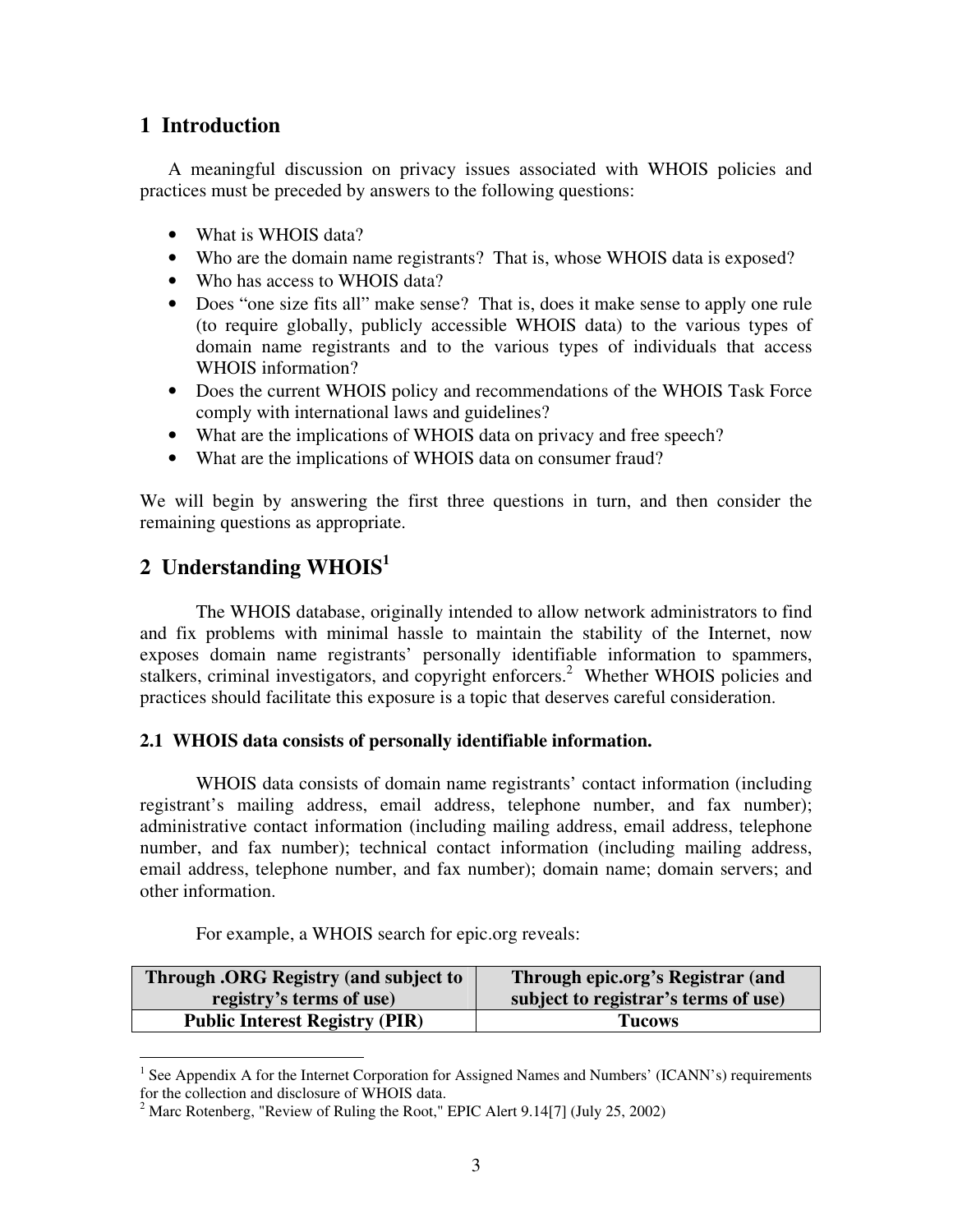| Domain ID:               | D313895-LROR                               | Registrant:                                  |
|--------------------------|--------------------------------------------|----------------------------------------------|
| Domain Name:             | <b>EPIC.ORG</b>                            | <b>Electronic Privacy Information Center</b> |
| Created On:              | 18-Apr-1994 04:00:00 UTC                   | Rotenberg, Marc rotenberg@epic.org           |
| Last Updated<br>On:      | 28-Feb-2002 19:08:44 UTC                   | 1718 Connecticut Ave NW                      |
|                          | Expiration Date: 19-Apr-2004 04:00:00 UTC  | #200<br>Washington, DC 20009-1146            |
| Sponsoring<br>Registrar: | Tucows, Inc (R11-LROR)                     | <b>US</b>                                    |
| Status:                  | OK                                         | 202 483 1140                                 |
| Registrant<br>Name:      | <b>CONTACT NOT</b><br><b>AUTHORITATIVE</b> | Fax: 202 483 1248                            |
| Registrant<br>Street1:   | Whois Server:whois.opensrs.net             | Domain name: EPIC.ORG                        |
| Registrant               | Referral                                   | <b>Administrative Contact:</b>               |
| Street2:                 | URL:http://www.opensrs.org                 | Rotenberg, Marc rotenberg@epic.org           |
| Name Server:             | NS.2RAD.NET                                | 1718 Connecticut Ave NW                      |
| Name Server:             | NS.PEREGRINEHW.COM                         | #200                                         |
| Name Server:             | NS2.2RAD.NET                               | Washington, DC 20009-1146                    |
|                          |                                            | <b>US</b>                                    |
|                          |                                            | 202 483 1140                                 |
|                          |                                            | Fax: 202 483 1248                            |
|                          |                                            |                                              |
|                          |                                            | <b>Technical Contact:</b>                    |
|                          |                                            | Hoofnagle, Chris hoofnagle@epic.org          |
|                          |                                            | 1718 Connecticut Ave NW                      |
|                          |                                            | #200                                         |
|                          |                                            | Washington, DC 20009-1146                    |
|                          |                                            | <b>US</b>                                    |
|                          |                                            | 202 483 1140                                 |
|                          |                                            | Fax: 202 483 1248                            |
|                          |                                            | <b>Registration Service Provider:</b>        |
|                          |                                            | Intercosmos Media Group Inc. dba             |
|                          |                                            | directNIC.com, support@directnic.com         |
|                          |                                            | 504 679 5173                                 |
|                          |                                            | http://www.directnic.com                     |
|                          |                                            | This company may be contacted for            |
|                          |                                            | domain login/passwords, DNS/Nameserver       |
|                          |                                            | changes, and general domain support          |
|                          |                                            | questions.                                   |
|                          |                                            |                                              |
|                          |                                            | Registrar of Record: TUCOWS, INC.            |
|                          |                                            | Record last updated on 06-Feb-2003.          |
|                          |                                            | Record expires on 19-Apr-2004.               |
|                          |                                            | Record Created on 18-Apr-1994.               |
|                          |                                            |                                              |
|                          |                                            | Domain servers in listed order:              |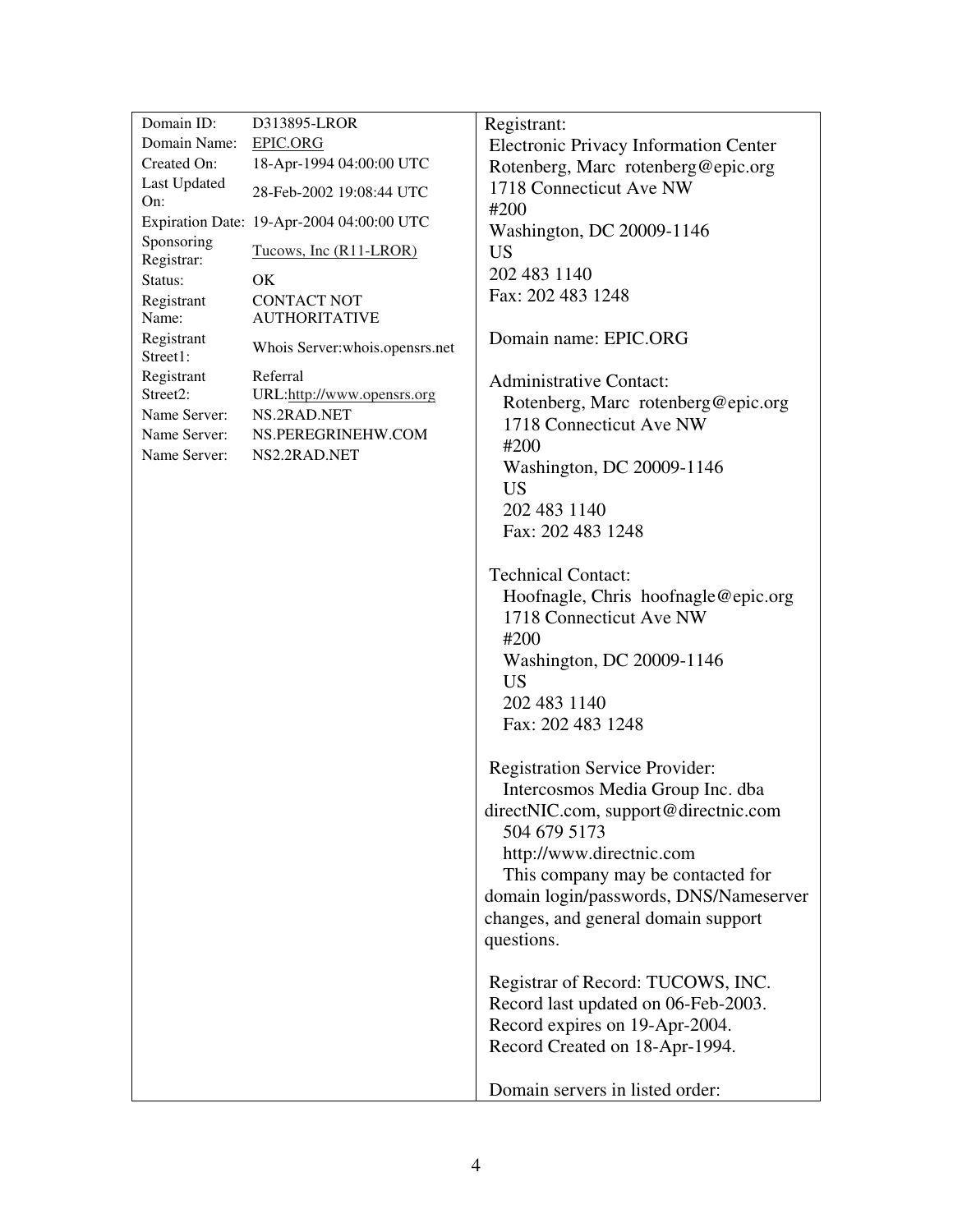| NS.2RAD.NET<br>NS.PEREGRINEHW.COM<br>NS2.2RAD.NET |
|---------------------------------------------------|
|                                                   |

Note that the second column provides more information, which was obtained in two steps: (1) a WHOIS search through PIR, as the shared domain registry, revealed epic.org's registrar as Tucows and then (2) a WHOIS search through Tucows provided additional information, including epic.org's registrant's mailing address, administrative contact, technical contact, creation date, and expiration date. Through one website (accessible via http://www.betterwhois.com), a BetterWhois search would reveal the same information as in the second column.

**Through BetterWhois** Registrant: David Farber (FARBER6-DOM) 216 Good Hope Road Landenburg PA,19350 US Domain Name: FARBER.NET Administrative Contact: Farber, David (DF188) farber@CIS.UPENN.EDU David Farber 216 Good Hope Road Landenburg, PA 19350 (610) 274-8292 Technical Contact: Administration, Domain (AD8810-ORG) dns@DCA.NET DCANet 1204 West Street Wilmington , DE 19801 US (302) 654-1019 Fax- (320) 426-1568 Record expires on 16-Apr-2009. Record created on 16-Apr-1998. Database last updated on 11-Feb-2003 13:00:49 EST.

As another example, a WHOIS search for farber.net reveals: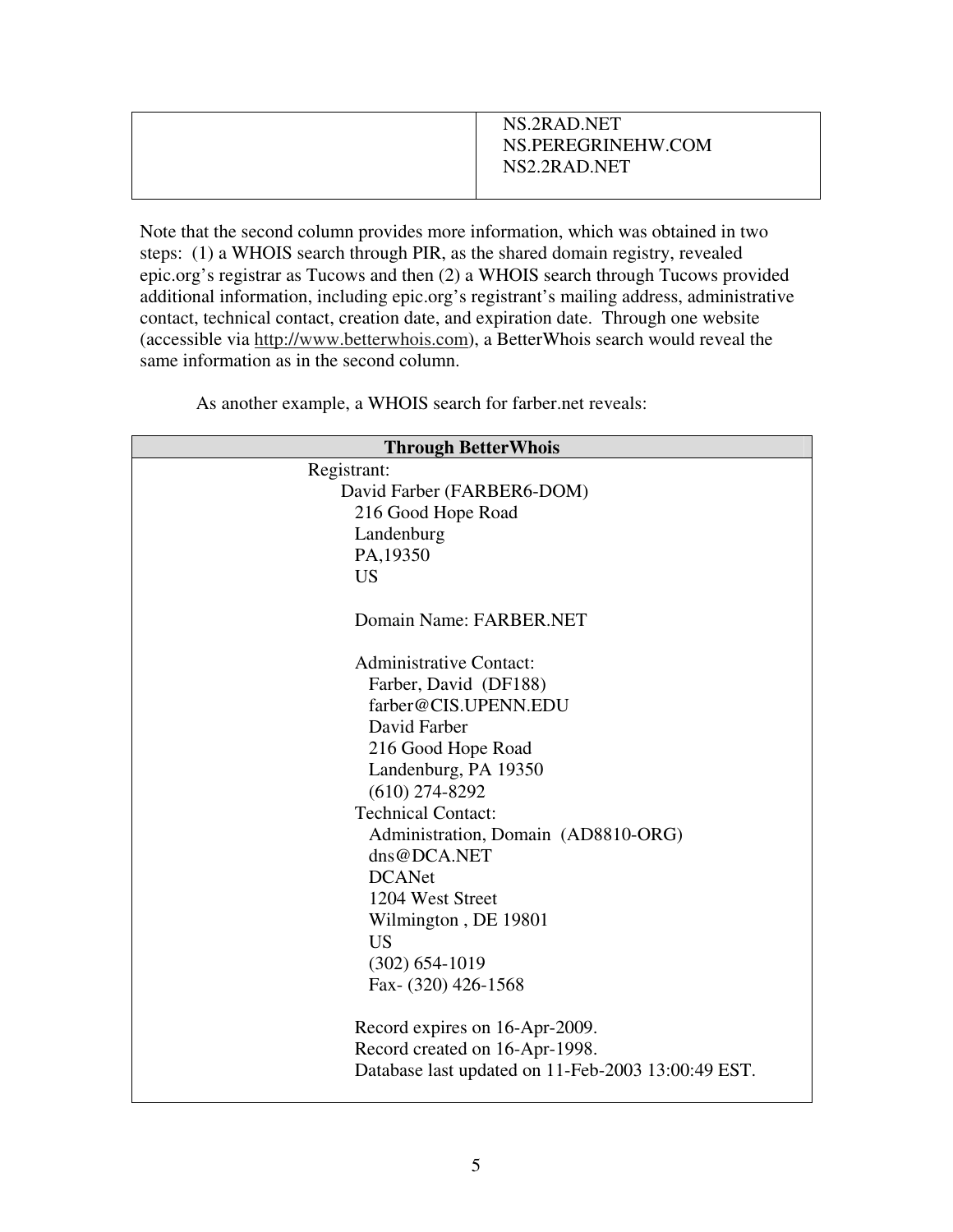| Domain servers in listed order: |              |  |
|---------------------------------|--------------|--|
| NS1.DCA.NET                     | 204.183.80.2 |  |
| NS2.DCA.NET                     | 207.245.82.2 |  |

The two example domain names belong to two different type of registrants: a public interest organization whose contact information is already made publicly available through their website and an individual whose personal contact information has been made available through WHOIS, respectively.

### **2.2 WHOIS exposes various types of domain name registrants, including individuals, non-profit groups, political organizations, religious organizations, and businesses. 3**

Domain name registrants in the .com/.org/.net top-level domains consist of businesses; individuals; media organizations; non-profit groups; public interest organizations; political organization; religious organizations; support groups; and so on. These domain name registrants share their services, ideas, views, activities, and more by way of websites, email, newsgroups, and other Internet media. While some domain name registrants use the Internet to conduct fraud, other domain name registrants have legitimate reasons to conceal their identities and/or to register domain names anonymously. For example, different political, artistic and religious groups around the world rely on the Internet to provide information and express views while avoiding persecution - and concealing their identity is critical in this respect.

It is worth noting that requiring accurate WHOIS data without having appropriate privacy safeguards in place is problematic for a number of domain name registrants. Some registrants have legitimate reasons for providing inaccurate WHOIS information – for example, to protect their privacy and protect their personally identifiable information from being globally, publicly accessible – and especially when there are no privacy safeguards in place. A number of studies demonstrate that when no privacy safeguards are in place, individuals often withhold personal information and give false information. 4

The corollary of privacy "self-defense" practices is that establishing and implementing appropriate privacy safeguards first is one way to improve the accuracy of

<sup>3</sup> Comments of the Public Interest Registry, the not-for-profit corporation that manages the .ORG registry, on the Final Report on Whois Accuracy and Bulk Access of the Whois Task Force of the Generic Names Supporting Organization (hereinafter "PIR Comments on WHOIS") accessible via http://gnso.icann.org/dnso/dnsocomments/comments-whois/Arc03/pdf00000.pdf.

<sup>4</sup> See "Privacy, Costs, and Consumers Privacy, Consumers, and Costs: How the Lack of Privacy Costs Consumers and Why Business Studies of Privacy Costs are Biased and Incomplete", Robert Gellman, March 26, 2002, http://www.epic.org/reports/dmfprivacy.html; "Trust and Privacy Online: Why Americans Want to Rewrite the Rules", Pew Internet & American Life Project, August 20, 2000, http://www.pewinternet.org/reports/toc.asp?Report=19; and Graphic, Visualization, & Usability Center 7th WWW User Survey, April 1997, http://www.gvu.gatech.edu/user\_surveys/survey-1997-04/#exec.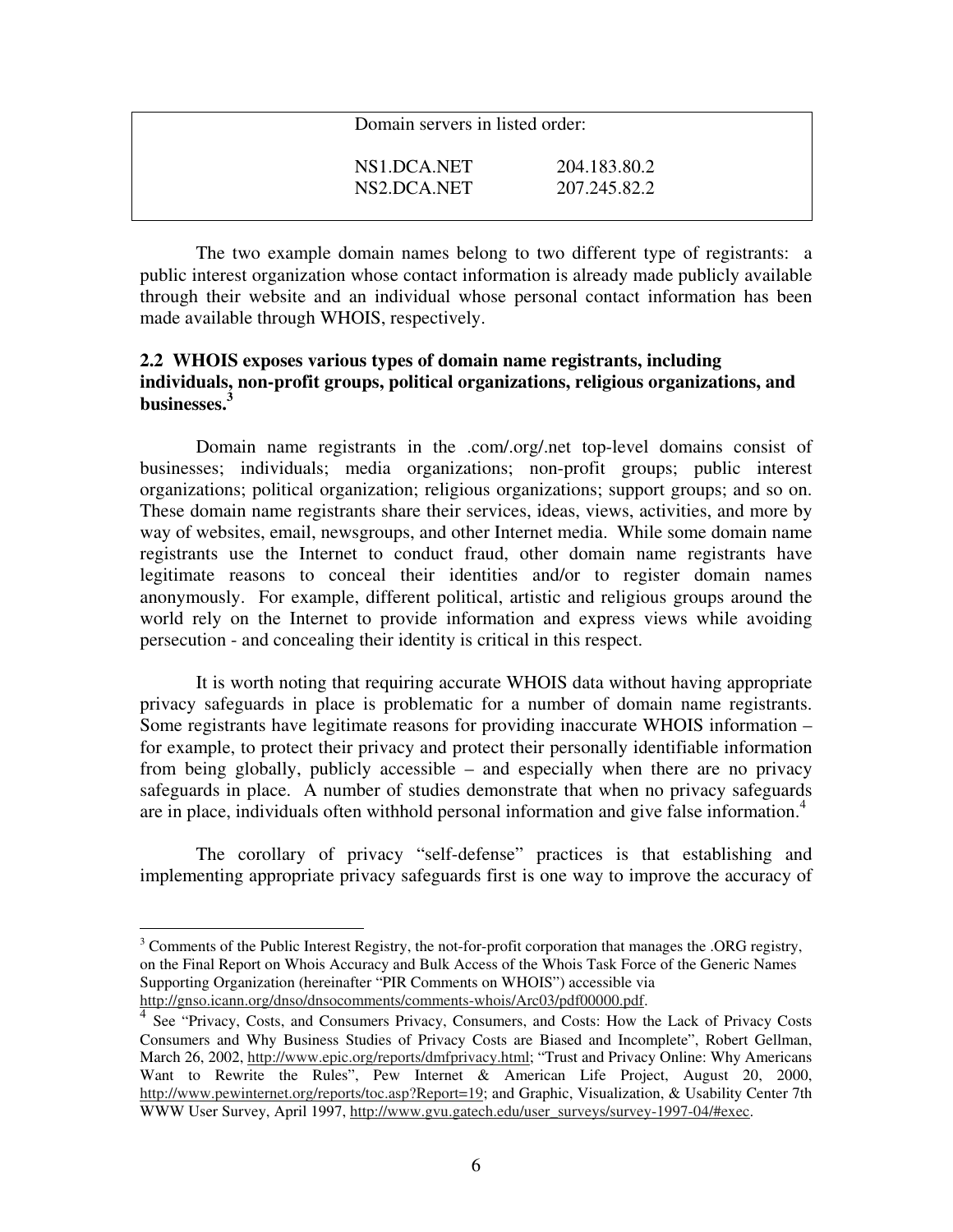WHOIS data. Minimally, enforcement of accuracy and insurance of privacy safeguards should be concurrent.

#### **2.3 WHOIS data is available to anyone with Internet access.**

WHOIS data is globally, publicly accessible. Anyone with Internet access, including stalkers, corrupt governments who dislike international exposure, spammers, intellectual property lawyers, law enforcement, consumers, individuals, etc., has access to WHOIS data.<sup>5</sup> The important point to realize here is that WHOIS data lends itself to both good faith and bad faith uses, and that investigating fraud is only one of many uses of WHOIS data.

#### **2.4 Does it makes sense to impose a rule that requires all domain registrants to make their WHOIS data globally, publicly accessible?**

Given that we have various types of domain name registrants – from individuals, who may have legitimate reasons for anonymous speech, to Internet scam artists; that anyone with Internet access – from individuals, law enforcement, to scam artists – can access WHOIS data for any reason and use the data in any way; and that WHOIS data consists of personally identifiable information, does it makes sense to impose a rule that requires all domain registrants to make their WHOIS data globally, publicly accessible? *The issues of privacy, free speech, and fraud must be considered before answering this question.*

# **3 Organization for Economic Cooperation and Development (OECD) Privacy Guidelines: The Starting Point For A Serious Discussion on WHOIS Privacy 6**

The OECD Recommendations Concerning and Guidelines Governing the Protection of Privacy and Transborder Flows of Personal Data (hereinafter "OECD Privacy Guidelines") offer important international consensus on and guidelines for privacy protection. The OECD Privacy Guidelines establish eight principles for data protection that are widely used as the benchmark for assessing privacy policy and legislation. 7 These principles are Collection Limitation; Data Quality; Purpose Specification; Use Limitation; Security Safeguards; Openness; Individual Participation; and Accountability. 8

<sup>5</sup> PIR Comments on WHOIS.

<sup>&</sup>lt;sup>6</sup> Marc Rotenberg, The Privacy Law Sourcebook: United States Law, International Law, and Recent Developments 324-52 (EPIC 2002) ("OECD Privacy Guidelines").

<sup>&</sup>lt;sup>7</sup> Marc Rotenberg, "What Larry Doesn't Get: Fair Information Practices and the Architecture of Privacy", Presented on February 7, 2000 at the Stanford Law School Symposium on Cyberspace and Privacy, http://stlr.stanford.edu/STLR/Symposia/Cyberspace/00\_rotenberg\_1/article.htm.

<sup>&</sup>lt;sup>8</sup> Marc Rotenberg, The Privacy Law Sourcebook: United States Law, International Law, and Recent Developments 324-52 (EPIC 2002) ("OECD Privacy Guidelines").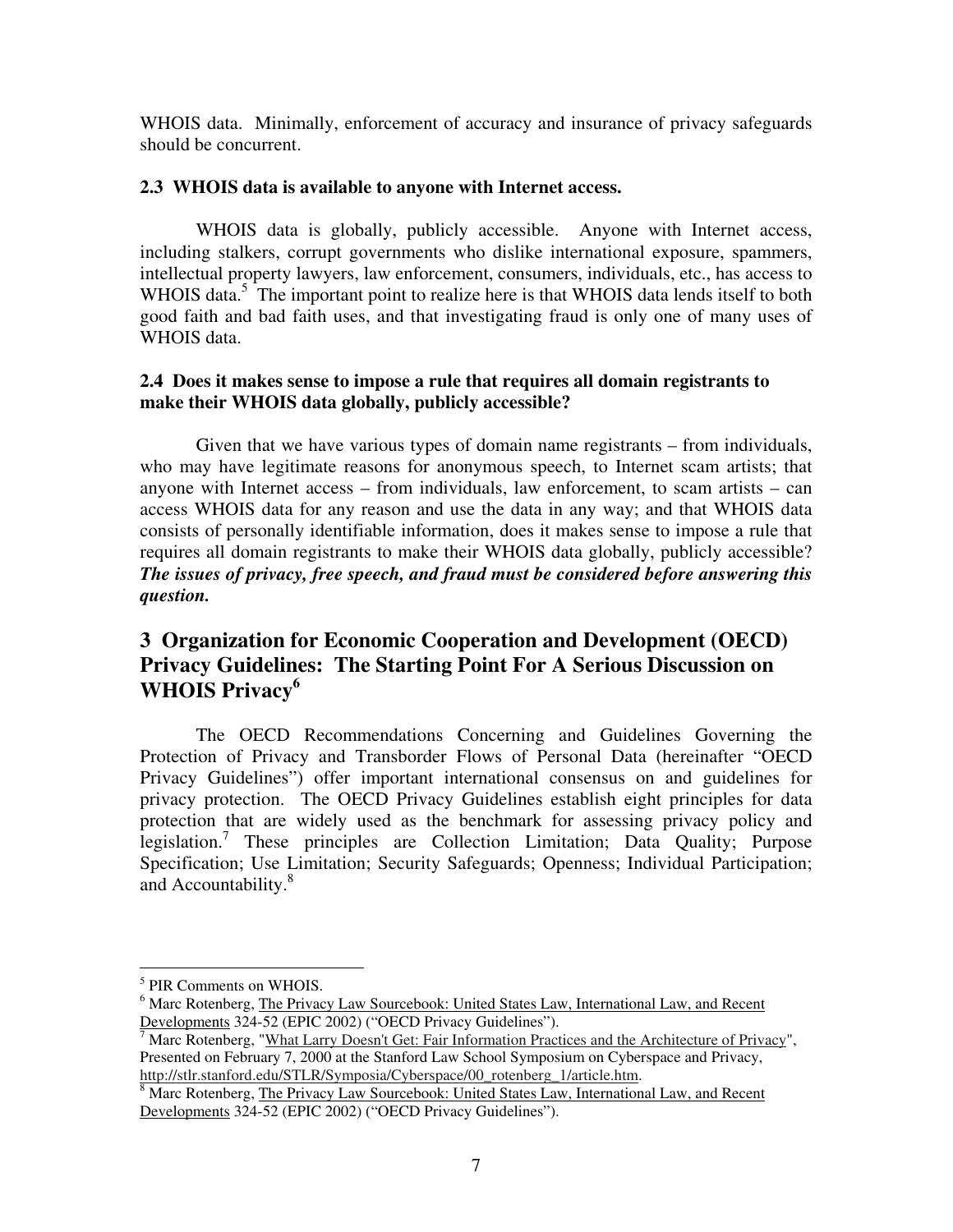Representatives from North America, Europe, and Asia drafted the original OECD Privacy Guidelines. Countries around the world, with varying cultures and systems of governance, have adopted roughly similar approaches to privacy protection with respect to the OECD Privacy Guidelines.<sup>9</sup> Thus, the OECD Privacy Guidelines reflect a broad consensus about how to safeguard the control and use of personal information in a world, and especially on the Internet, where data can flow freely across national borders.<sup>10</sup>

#### **3.1 A serious discussion on privacy and WHOIS should begin with the framework set out by the OECD Privacy Guidelines.**

The OECD Privacy Guidelines provide a well thought-out solution to challenging questions about international consensus on privacy and data protection that directly implicate WHOIS policies and practices. More importantly, the OECD Privacy Guidelines serve as a basis for a sensible WHOIS policy.

The following table serves to raise some issues and questions that surface immediately when analyzing current WHOIS policies and practices (as set forth by ICANN's Registrar Accreditation Agreement<sup>11</sup>) against the OECD Privacy Guidelines:

| <b>OECD Privacy Principle</b>               | <b>WHOIS Resultant Issues and Questions</b>           |
|---------------------------------------------|-------------------------------------------------------|
| <b>Collection Limitation:</b>               | Current WHOIS policy requires registrants             |
| There should be limits to the collection of | to provide excessive information. For                 |
| personal data; any such data collected      | example, why is it necessary to collect a             |
| should be obtained by lawful means and      | registrant's telephone and fax numbers?               |
| with the consent of the data subject, where | Worse yet, why should this data be.                   |
| appropriate.                                | published to the world?                               |
|                                             | Current WHOIS policy also requires                    |
|                                             | registrants to provide accurate WHOIS                 |
|                                             | information, or otherwise forgo a domain              |
|                                             | name. This requirement does not conform               |
|                                             | to the standard definition of "consent" in the        |
|                                             | context of privacy and data protection. <sup>12</sup> |
|                                             |                                                       |

 $9^9$  Colin J. Bennett, "Convergence Revisited: Toward a Global Policy for the Protection of Personal Data", Technology and Privacy: The New Landscape edited by Philip Agre and Marc Rotenberg, The MIT Press (Cambridge, 1997).

<sup>&</sup>lt;sup>10</sup> Marc Rotenberg, The Privacy Law Sourcebook: United States Law, International Law, and Recent Developments 324-52 (EPIC 2002) ("OECD Privacy Guidelines").

Marc Rotenberg, The Privacy Law Sourcebook: United States Law, International Law, and Recent Developments 324-52 (EPIC 2002) ("OECD Privacy Guidelines").

<sup>&</sup>lt;sup>11</sup> See Appendices A, B, and C.

<sup>&</sup>lt;sup>12</sup> "Consent" is widely understood as any freely given specific and informed indication of a data subject's wishes by which the data subject signifies his agreement to personal data relating to him being processed. See Marc Rotenberg, The Privacy Law Sourcebook: United States Law, International Law, and Recent Developments 367-394 (EPIC 2002) ("European Union Data Protection Directive (1995)")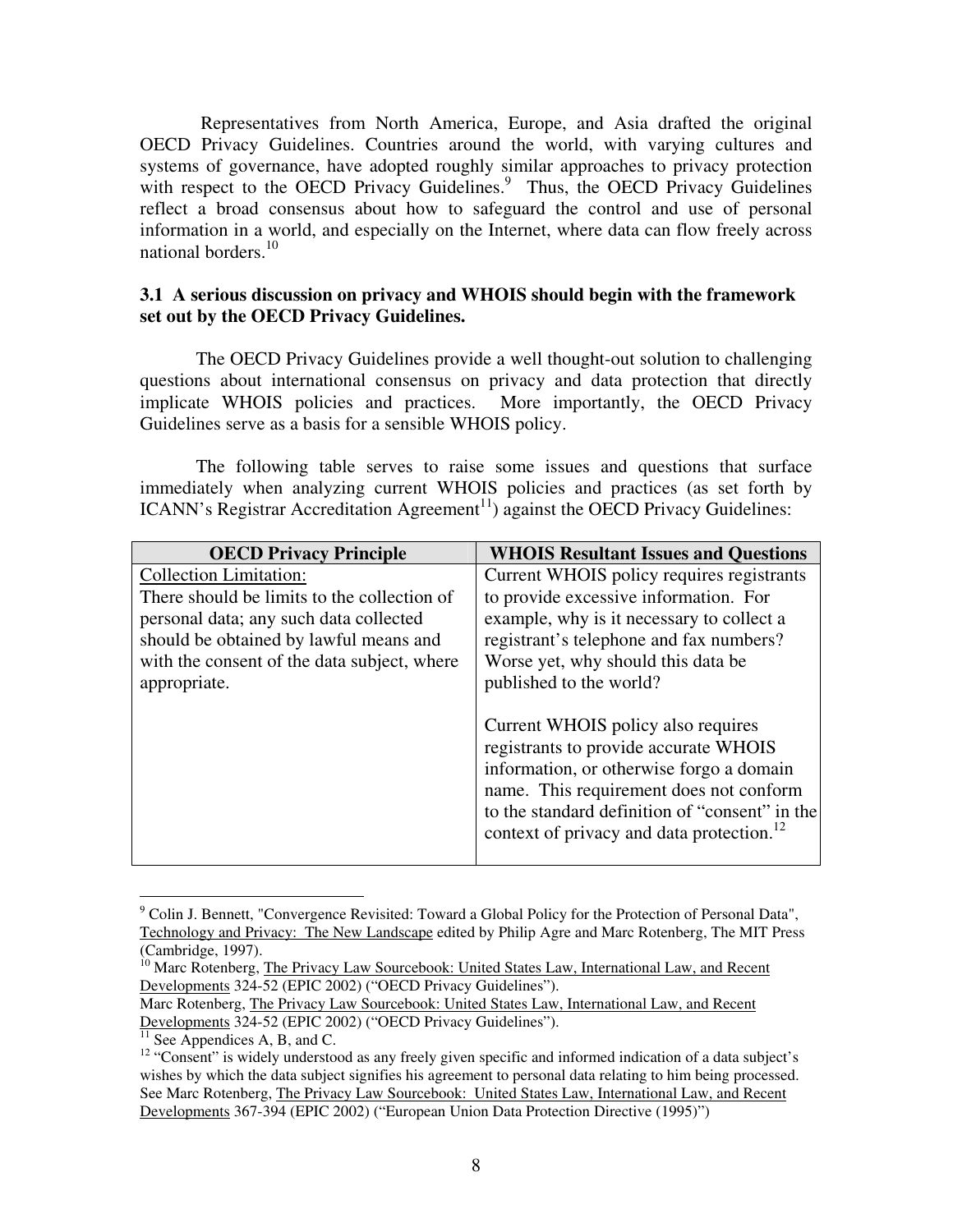|                                                                                                           | Furthermore, are registrants even aware that<br>their WHOIS information is globally,<br>publicly accessible? Are registrants even<br>aware of the policies set forth by ICANN's<br><b>Registrar Accreditation Agreement?</b>                       |
|-----------------------------------------------------------------------------------------------------------|----------------------------------------------------------------------------------------------------------------------------------------------------------------------------------------------------------------------------------------------------|
| Data Quality:                                                                                             | Current WHOIS policy fails to conform to                                                                                                                                                                                                           |
| Collected data should be relevant to a<br>specific purpose, and be accurate, complete,<br>and up-to-date. | this principle, since the purposes for the<br>collection and disclosure of WHOIS data is<br>at best unclear.                                                                                                                                       |
|                                                                                                           | Current WHOIS policy requires accurate<br>information, and the WHOIS Task Force has<br>recommended enforcement of accuracy. <sup>13</sup>                                                                                                          |
|                                                                                                           | The key point to note here is that the OECD<br>Privacy Guidelines consider accuracy in<br>context of a framework that establishes<br>appropriate privacy safeguards, while the<br>WHOIS Task Force considers accuracy<br>independently of privacy. |
| <b>Purpose Specification:</b>                                                                             | The purposes for which WHOIS data is                                                                                                                                                                                                               |
| The purpose for collecting data should be                                                                 | collected and disclosed is not settled at the                                                                                                                                                                                                      |
| settled at the outset.                                                                                    | outset. <sup>14</sup> Historically, only the technical                                                                                                                                                                                             |
|                                                                                                           | contact information for domain names was                                                                                                                                                                                                           |
|                                                                                                           | necessary to maintain the stability of the                                                                                                                                                                                                         |
|                                                                                                           | Internet. Over time, other purposes came                                                                                                                                                                                                           |
|                                                                                                           | into practice. <sup>15</sup>                                                                                                                                                                                                                       |
|                                                                                                           | Regardless, current WHOIS policy fails to<br>conform to this principle entirely.                                                                                                                                                                   |
| Use Limitation:                                                                                           | Current WHOIS policy fails to conform to                                                                                                                                                                                                           |
| The use of personal data ought be limited to                                                              | this principle. <sup>16</sup>                                                                                                                                                                                                                      |
| specified purposes, and that data acquired                                                                |                                                                                                                                                                                                                                                    |
| for one purpose ought not be used for others.                                                             |                                                                                                                                                                                                                                                    |
| <b>Security Safeguards:</b>                                                                               | Current WHOIS policy fails to conform to                                                                                                                                                                                                           |
| Data must be collected and stored in a way                                                                | this principle, since WHOIS data is globally,                                                                                                                                                                                                      |
| reasonably calculated to prevent its loss,                                                                | publicly accessible, and through an insecure                                                                                                                                                                                                       |
| theft, or modification                                                                                    | port.                                                                                                                                                                                                                                              |
| Openness:                                                                                                 | WHOIS policy strings across ICANN,                                                                                                                                                                                                                 |
| There should be a general position of                                                                     | registries, registrars, and finally the                                                                                                                                                                                                            |

<sup>&</sup>lt;sup>13</sup> See the WHOIS Task Force's "Final Report of the GNSO Council's Whois Task Force

Accuracy and Bulk Access", February 6, 2003, http://www.icann.org/gnso/whois-tf/report-06feb03.htm.<br><sup>14</sup> See ICANN's Registrar Accreditation Agreement (RAA), May 17, 2001,

http://www.icann.org/registrars/ra-agreement-17may01.htm.<br><sup>15</sup> See Section 2.2 of this report.<br><sup>16</sup> Id.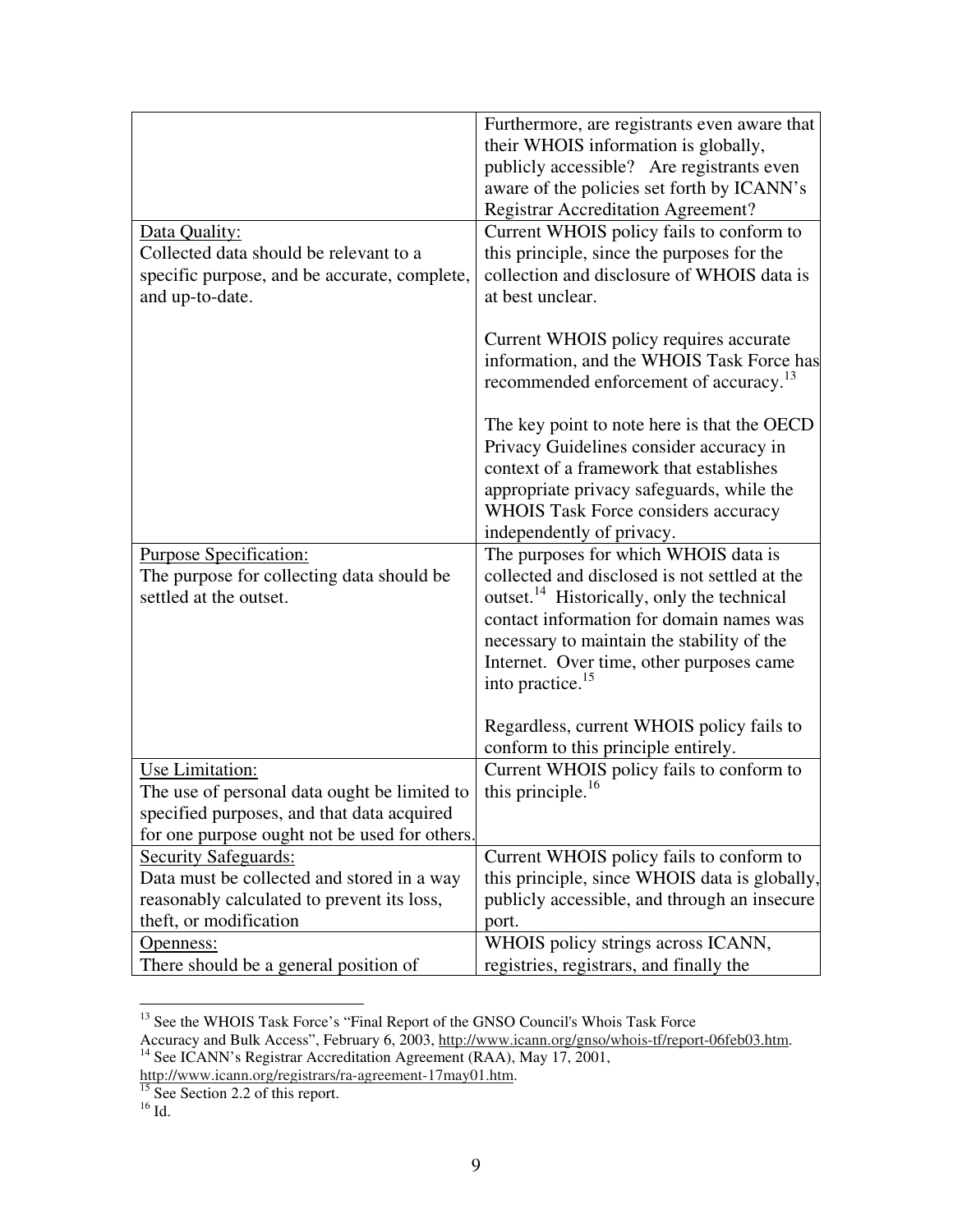| transparency with respect to the practices of | registrant. It is not clear whether registrants |
|-----------------------------------------------|-------------------------------------------------|
| handling data.                                | are aware of this chain and of the various      |
|                                               | policies that implicate them.                   |
| <b>Individual Participation:</b>              | <b>ICANN's Registrar Accreditation</b>          |
| Individual should have the right to access,   | Agreement requires registrars to provide        |
| confirm, and demand correction of their       | notice to each new or renewed registrant        |
| personal data.                                | stating how the registrant can access and, if   |
|                                               | necessary, rectify the data held about them.    |
| Accountability:                               | Those in charge of handling WHOIS data          |
| Those in charge of handling data should be    | are currently not complying with the OECD       |
| responsible for complying with the            | Privacy Guidelines principles. <sup>17</sup>    |
| principles of the privacy guidelines.         |                                                 |

A serious discussion on privacy and WHOIS should begin with the framework set out by the OECD Privacy Guidelines. A new Task Force should resolve the aforementioned issues immediately.

### **3.2 The International Working Group on Data Protections in Telecommunications' comments that WHOIS policies and practices do not reflect the goal of privacy and data protection indicate that current WHOIS policies and practices do not reflect international consensus. 18**

The International Working Group on Data Protections in Telecommunications (hereinafter "the Working Group") pointed out problems with WHOIS policies and practices with respect to privacy and data protection:

"The current Registrar Accreditation Agreement (RAA) developed by ICANN does not reflect the goal of the protection of personal data of domain name holders in a sufficient way. The Working Group therefore recommends that the following topics be addressed in future versions of the RAA:.… The amount of data collected and made publicly available in the course of the registration of a domain name should be restricted to what is essential to fulfill the purpose specified. In this respect the Working Group has reservations against a mandatory publication of any data exceeding name (which might also be the name of a company and not of a natural person), address and e-mail-address in cases where the domain name holder is not himself responsible for the technical maintenance of the domain but has this done through a service provider (as is the case with many private persons who have registered domain names)..…Any additional data (especially telephone and fax number) - although they might be collected by the registry as necessary with respect to its task should in such cases either refer to the respective service provider or only be made available with the explicit consent of the data subject..… At the

<sup>&</sup>lt;sup>17</sup> See ICANN's Registrar Accreditation Agreement (RAA), May 17, 2001, http://www.icann.org/registrars/ra-agreement-17may01.htm.

<sup>&</sup>lt;sup>18</sup> PIR Comments on WHOIS.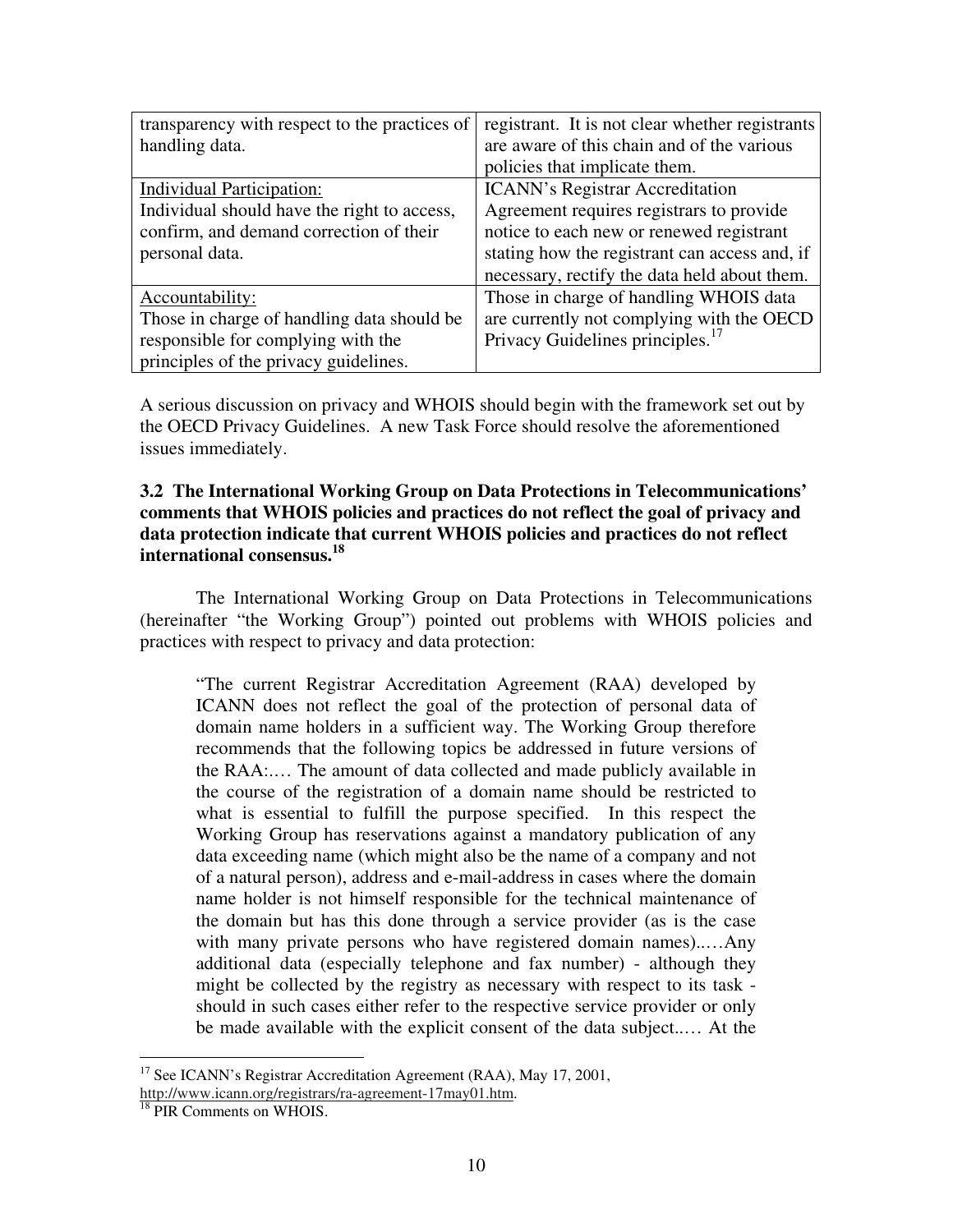same time, any secondary use incompatible with the original purpose specified (e.g. marketing) should be based on the data subject's informed  $\overline{\text{constant}}$ ."<sup>19</sup>

In other words, the Working Group commented that WHOIS policies and practices do not reflect the goal of privacy and data protection. The Working Group's comments reflect an evaluation of WHOIS policies and practices with respect to the principles set forth by the OECD Privacy Guidelines. Furthermore, the Working Group's comments indicate that current WHOIS policies and practices do not reflect international consensus. A new task force should resolve the issues raised by the Working Group immediately.

# **4 Free Speech, Privacy and Anonymity 20**

On December 10, 1948, the General Assembly of the United Nations adopted and proclaimed the Universal Declaration of Human Rights, which enumerates a list of rights to which all people are entitled. $21$  This list includes free speech:

ARTICLE 19. Everyone has the right to freedom of opinion and expression; this right includes freedom to hold opinions without interference and to seek, receive and impart information and ideas through any media and regardless of frontiers.

It is well understood that the Internet – including chat rooms, email, newsgroups, websites, and domain names – is an unprecedented media through which many people exercise their free speech, including controversial religious and political speech.

#### **4.1 The pinnacle of privacy is anonymity.**

In the context of the OECD Privacy Guidelines, privacy may be understood as control of your own personal information, control over what others (other people, private organizations, and the government) know about you, and control over how others may use or exploit your personal information. Furthermore, policies and practices that respect privacy aim at minimizing the collection of personally identifiable information. Then intuitively, the starting point of privacy is anonymity, where no personally identifiable information is collected. Compelling the disclosure of personally identifiable information, as current WHOIS policies dictate, directly undermines privacy.

<sup>&</sup>lt;sup>19</sup> International Working Group on Data Protection in Telecommunications, "Common Position on Privacy and Data Protection aspects of the Registration of Domain Names on the Internet", May 4-5, 2000, http://www.datenschutz-berlin.de/doc/int/iwgdpt/dns\_en.htm#TOP.

<sup>&</sup>lt;sup>20</sup> PIR Comments on WHOIS.

<sup>&</sup>lt;sup>21</sup> Marc Rotenberg, The Privacy Law Sourcebook: United States Law, International Law, and Recent Developments 367-394 (EPIC 2002) ("Universal Declaration of Human Rights (1948)")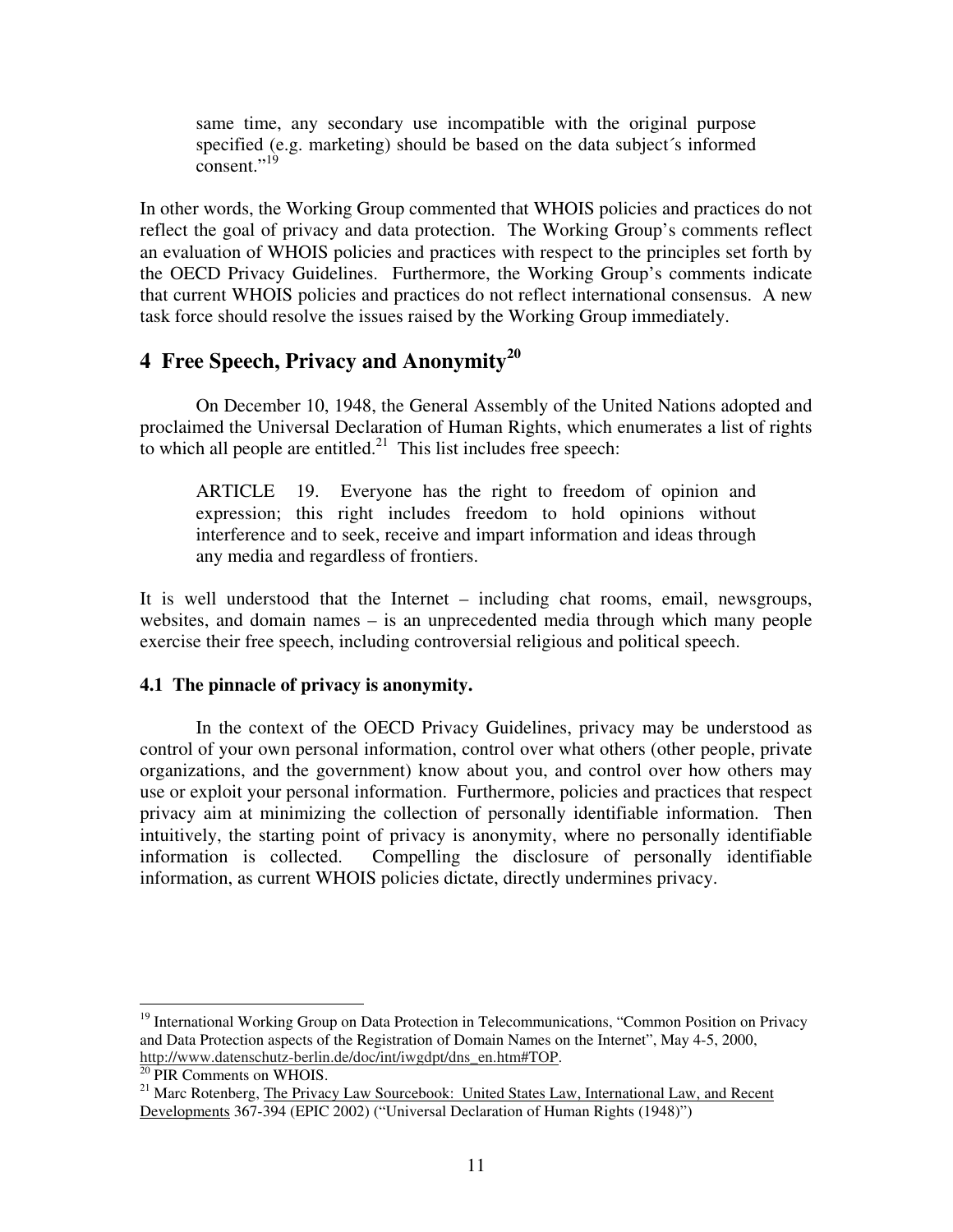### **4.2 The critical relationship between privacy, anonymity, free speech, and Internet free speech should not be disregarded. 22**

Privacy is critical to free speech. As a simplified explanation, if speakers are compelled to disclose their identity, speakers are reluctant to fully express their speech for fear of persecution. We established that the pinnacle of privacy is anonymity; hence, as a corollary, anonymity is critical for individuals to achieve their fullest ability to exercise free speech.

The United States courts in particular have recognized the importance of Internet free speech and the right of anonymity.<sup>23</sup> The Supreme Court's decision in Reno v. ACLU offers an opinion on why individuals and organizations would want to display material through the World Wide Web:

Through the use of chat rooms, any person with a phone line can become a town crier with a voice that resonates farther than it could from any soapbox. Through the use of Web pages, mail exploders, and newsgroups, the same individual can become a pamphleteer.<sup>24</sup>

For the purposes of political, artistic or controversial speech, the Internet is an unprecedented opportunity to reach a large audience at a relatively small cost.<sup>25</sup>

The one-to-many characteristics of the Internet through which an individual's speech can reach a global audience are further enhanced by the protection of anonymity.<sup>26</sup> In McIntyre v. Ohio Elections Commission, the Supreme Court upheld individuals' ability to distribute anonymous political leaflets and found:

Anonymity is a shield from the tyranny of the majority. It thus exemplifies the purpose behind the Bill of Rights, and of the First Amendment in particular: to protect unpopular individuals from retaliation; and their ideas from suppression; at the hand of an intolerant society.<sup>27</sup>

Hence, the Supreme Court upheld the importance of anonymity for individuals to achieve their fullest ability to exercise free speech.

<sup>&</sup>lt;sup>22</sup> PIR Comments on WHOIS.

<sup>&</sup>lt;sup>23</sup> Daniel J. Solove and Marc Rotenberg, *Information Privacy Law 427-37* (Aspen Publishers2003) ("Anonymity in Cyberspace").

 $^{24}$  ACLU v. Reno, 521 U.S. 844, 896-97 (1997).

 $25$  See letter submitted by EPIC to U.S. House of Representatives Committee on the Judiciary Subcommittee on Courts, the Internet and Intellectual Property, July 12, 2001, http://www.epic.org/privacy/internet/whois\_0701.html.

 $^{26}$  Id.

 $27$  McIntyre v. Ohio Elections Commission, 514 U.S. 334, 357 (1995).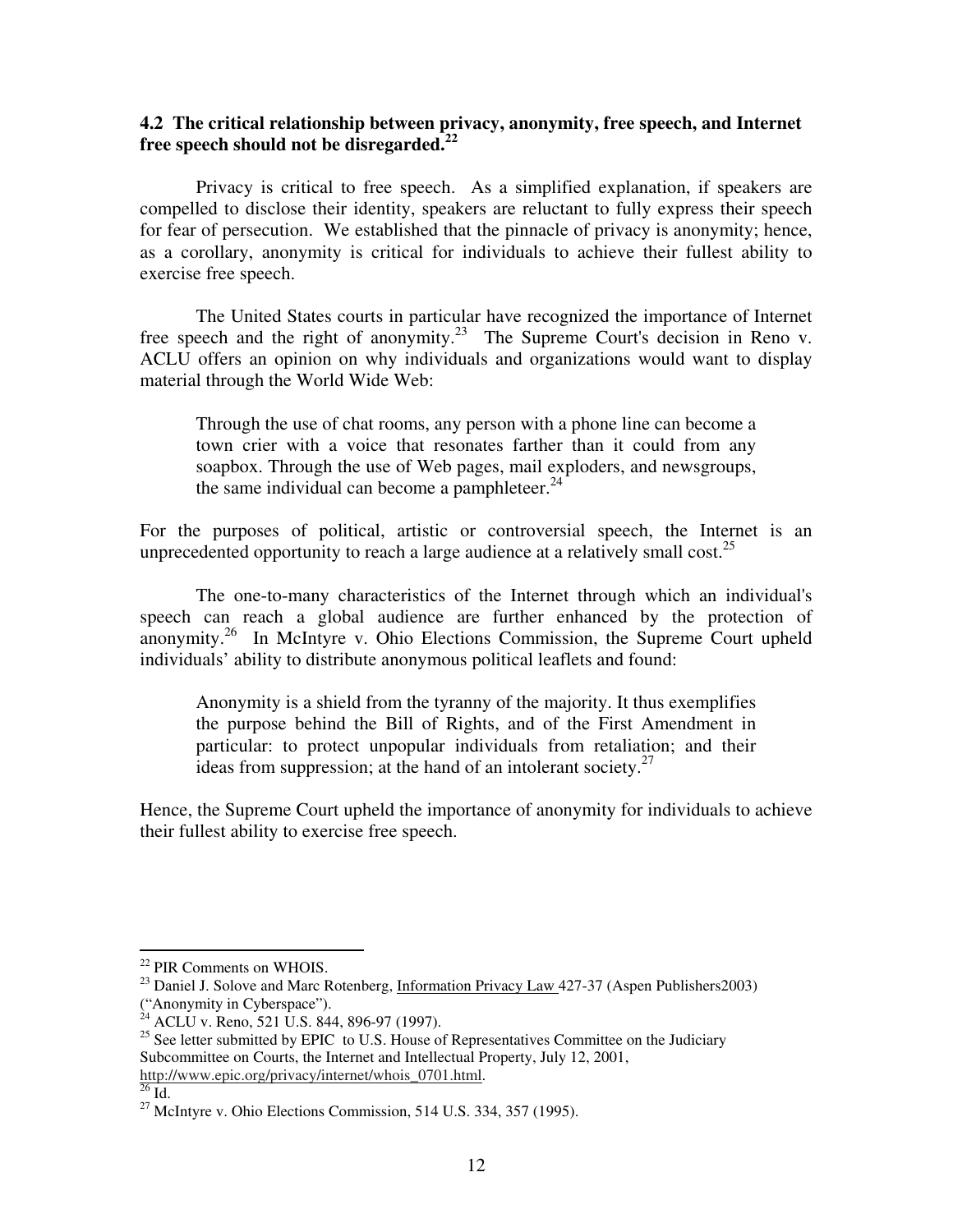#### **4.3 Requiring WHOIS data and then publicly disclosing the data have serious implications on free speech.**

Under current WHOIS policies and practices, an individual who wants to create her own website must publicly disclose personal information and cannot remain anonymous. 28 ICANN's Registrar Accreditation Agreement, which requires registrants to supply accurate WHOIS data or otherwise forgo their domain name registration, places an unacceptable burden on the ability of individuals to maintain their anonymity and thus their fullest ability to exercise free speech on the Internet.<sup>29</sup>

## **4.4 Anonymizing proxy servers are not an adequate alternative. 30**

The establishment of an intermediary between the operator of a website and the general public may avoid short-term identification of the actual user of a particular domain name. However, for the most controversial artistic, political and religious speech, it will be difficult for an online speaker to find an intermediary that will offer to have her own identity made public in lieu of the actual speaker. In addition, the thirdparty licensing provision is unambiguous in stating that the intermediary will be directly liable for use of the domain name by the actual user.

## **5 Contribution Of Globally, Publicly Accessible WHOIS Information To Identity Theft And Other Fraud**

The U.S. Federal Trade Commission (FTC) plays a critical role both in the investigation of consumer fraud and in the protection of consumers from fraud. According to the FTC's website, "The FTC works for the consumer to prevent fraudulent, deceptive and unfair business practices in the marketplace and to provide information to help consumers spot, stop and avoid them."31

In this vein, the FTC advises consumers not to disclose personal information, and if consumers choose to disclose personal information, they should know who is collecting the information, why the information is being collected, and how it is going to be used.<sup>32</sup> Not only does the global, public accessibility of WHOIS data contradict FTC's advice, but the consumer, as a domain name registrant, is stripped of these abilities, as the registrant has no way of knowing who collected his/her WHOIS data, why the information was collected, and how the collector intends to use the information.<sup>33</sup> Further yet, with the enforcement of the accuracy of WHOIS data, as is recommended by the WHOIS Task Force, consumers will not even have a choice on whether to disclose

 $^{28}$  Daniel J. Solove and Marc Rotenberg, Information Privacy Law 431 (Aspen Publishers2003)

<sup>(&</sup>quot;Anonymity in Cyberspace"). 29 PIR Comments on WHOIS.

 $30$  Id.

<sup>&</sup>lt;sup>31</sup> See, for example, http://www.ftc.gov/bcp/conline/pubs/online/dontharvest.htm.

 $32$  See Appendix D for a list that samples the FTC's privacy initiatives along with information on ways consumers can protect themselves from a number of frauds (or activities that could lead to fraud). 33 PIR Comments on WHOIS.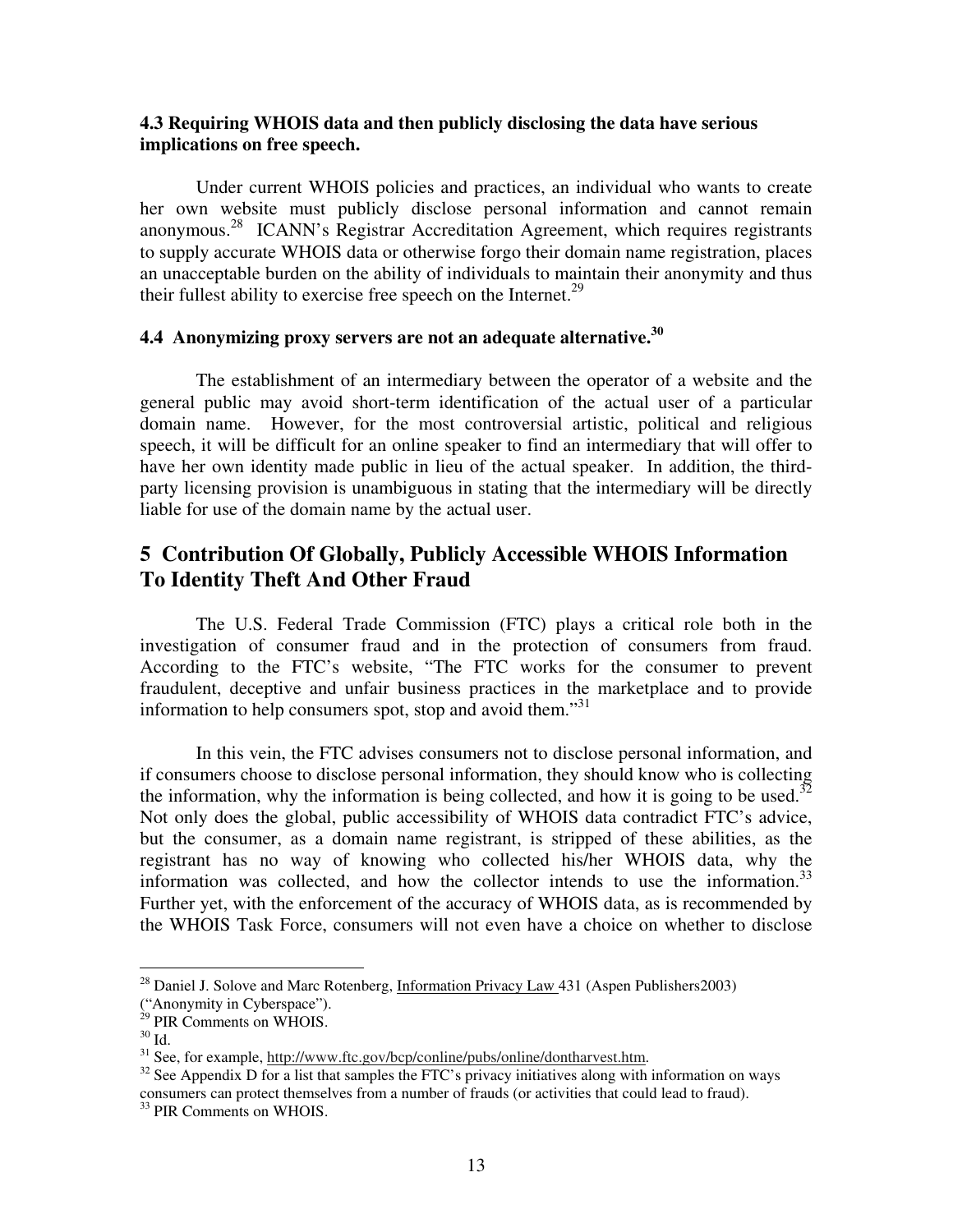their personal information. The alternative to relinquish a domain name is not giving consumers a genuine choice, and instead infringes on Internet free speech.

The global, public accessibility of WHOIS data imposes risks on domain name registrants, and may contribute to identify theft as well as other fraud. The FTC's guidelines in their effort to safeguard consumer privacy are applicable to the protection of domain name registrants; these safeguards should be appropriately enforced.

### **6 Evaluation of WHOIS Task Force Work**

While the WHOIS Task Force has put two years of hard work behind WHOIS policies, unfortunately there are problems with their process and results. The WHOIS Task Force failed to adequately address privacy issues, failed to recommend appropriate privacy safeguards for domain name registrants with reasonable and legitimate expectations of privacy, and failed to assess the misuses of WHOIS data.<sup>34</sup>

The WHOIS Task Force postponed privacy by way of a privacy issues report, which by itself presents the unacceptable risk of privacy issues being dismissed or resolved unsatisfactorily<sup>35</sup> and especially when the WHOIS Task Force has made recommendations that directly implicate privacy without resolving such implications. Worse yet, for the GNSO Council to consider and initiate a new task force that would respond to the privacy issues report the WHOIS Task Force must submit the privacy issues report by March 11, 2003; however, the WHOIS Task Force has failed to submit an adequate privacy issues report by this timeline.<sup>36</sup>

## **6.1 The survey administered by the WHOIS Task Force is flawed. 37**

The WHOIS Task Force has argued that the WHOIS Task Force only focused on areas identified by the results obtained from a survey that was administered in the Summer of 2001 in order to:

- 1. solicit input from as many people as possible concerning the use of Whois service, and
- 2. assess whether changes should be considered to the current Whois policy adopted by ICANN.

http://gnso.icann.org/dnso/dnsocomments/comments-whois/Arc03/msg00004.html and http://gnso.icann.org/dnso/dnsocomments/comments-whois/Arc03/msg00006.html).

<sup>&</sup>lt;sup>34</sup> See the WHOIS Task Force's "Final Report of the GNSO Council's Whois Task Force Accuracy and Bulk Access", February 6, 2003, http://www.icann.org/gnso/whois-tf/report-06feb03.htm. <sup>35</sup> The WHOIS Task Force is well aware of this risk (see

<sup>&</sup>lt;sup>36</sup> Co-Chair Marilyn Cade of the WHOIS Task Force announced during the Task Force's teleconference on March 6, 2003 that there was not enough time for the WHOIS Task Force to submit a complete privacy issues report by March 11, 2003.

<sup>&</sup>lt;sup>37</sup> See http://does-not-exist.net/whois/whois-survey-en-10jun01.htm for the survey.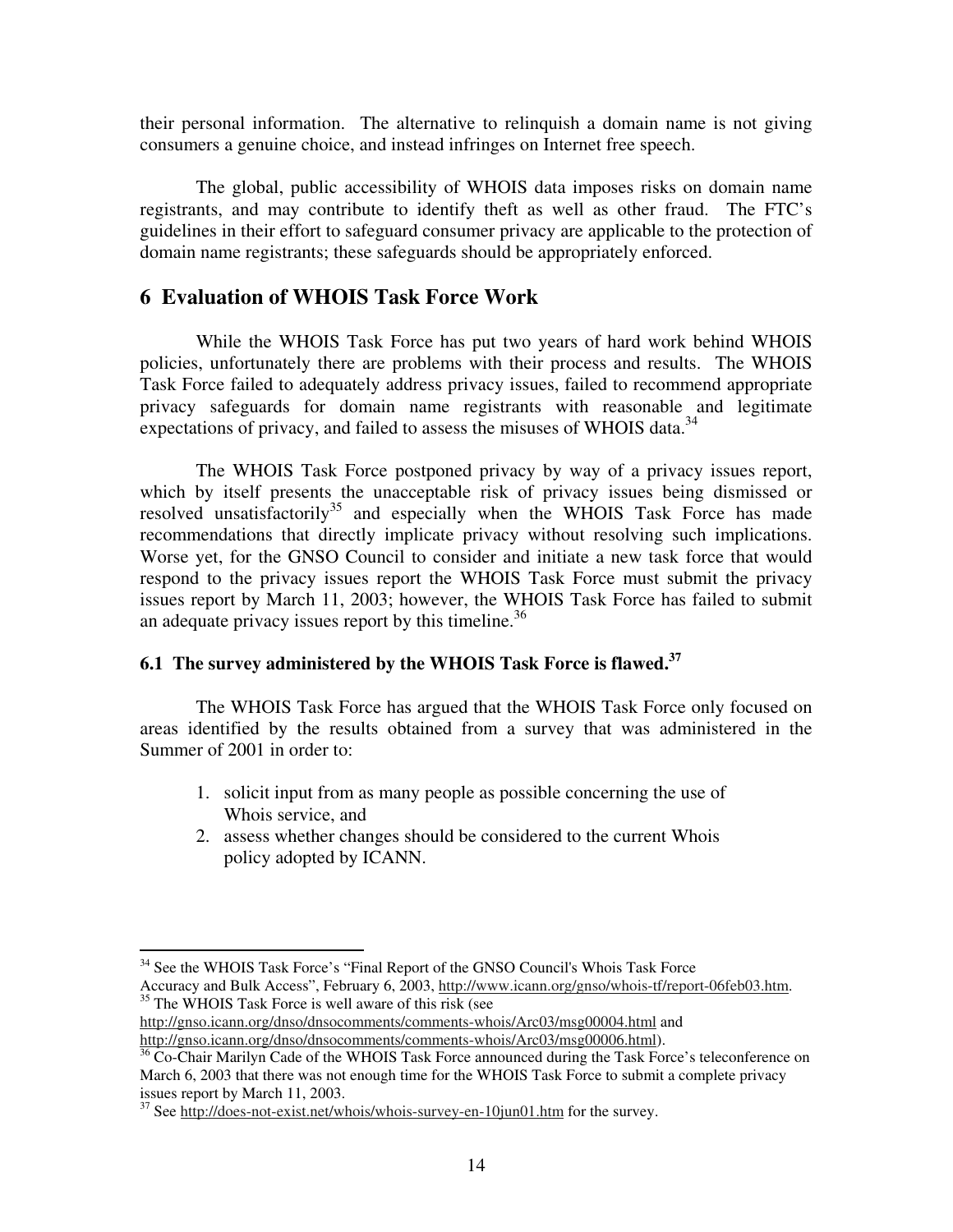The WHOIS Task Force noted that the survey questions were designed to focus on the purpose, use, and accuracy of the WHOIS service to establish the appropriate balance between competing interests.

The WHOIS Task Force has repeatedly acknowledged, "In no way should this survey be considered statistically valid; and that was not its intent...it is evident that some of the questions and choices for answers contained in the survey could have been designed better."

Specifically, there were no verification mechanisms of the status of the survey respondents (that is, the survey respondent could have falsely identified himself/herself as an "individual or household user"). Furthermore, there were no verification mechanisms to ensure that a survey respondent could not take the survey more than once. Finally, the survey was poorly designed, as the survey that was intended to assess WHOIS privacy issues repeatedly ignored requests made by some non-commercial constituency representatives to include questions specifically about privacy.

Nonetheless, the WHOIS Task Force has unfortunately based its areas of focus – namely, accuracy, uniformity, enhanced searchability, and bulk access/marketing – on the results of a poorly designed and improperly administered survey.

### **6.2 The WHOIS Task Force has overlooked the relationship between accuracy and privacy.**

Some registrants have legitimate reasons for providing inaccurate WHOIS information – for example, to protect their privacy and protect their personally identifiable information from being globally, publicly accessible – and especially when there are no privacy safeguards in place. A number of studies demonstrate that when no privacy safeguards are in place, individuals often generally engage in privacy "selfdefense." When polled on the issue, individuals regularly claim that they have withheld personal information and have given false information. See:

- Privacy, Costs, and Consumers Privacy, Consumers, and Costs: How the Lack of Privacy Costs Consumers and Why Business Studies of Privacy Costs are Biased and Incomplete, (PDF Version) Robert Gellman, March 26, 2002, http://www.epic.org/reports/dmfprivacy.html;
- Trust and Privacy Online: Why Americans Want to Rewrite the Rules, Pew Internet & American Life Project, August 20, 2000, http://www.pewinternet.org/reports/toc.asp?Report=19; and
- Graphic, Visualization, & Usability Center 7th WWW User Survey, April 1997, http://www.gvu.gatech.edu/user\_surveys/survey-1997-04/#exec.

The corollary of privacy "self-defense" practices is that establishing and implementing appropriate privacy safeguards first is one way to improve the accuracy of WHOIS data. Minimally, enforcement of accuracy and insurance of privacy safeguards should be concurrent.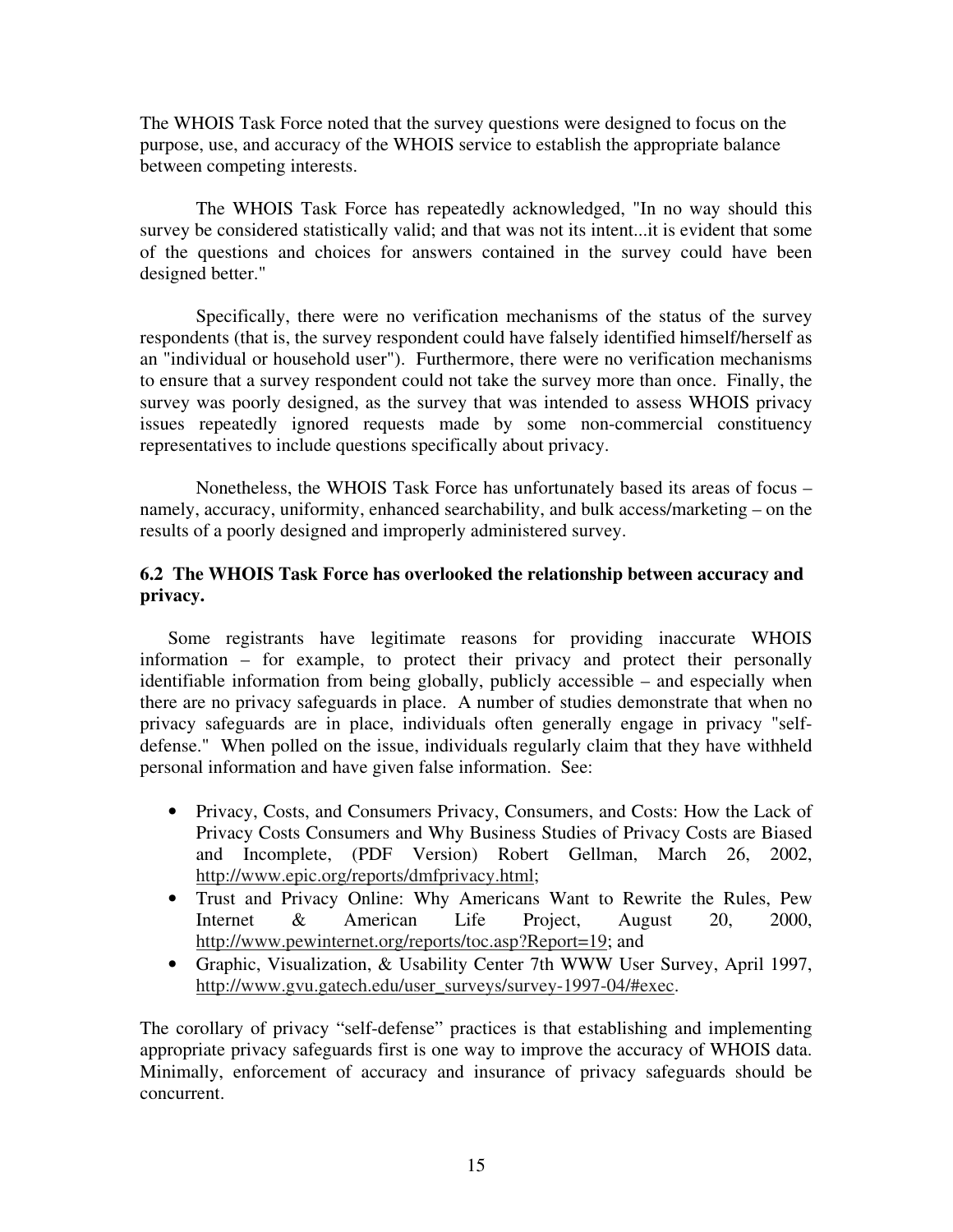In recommending the enforcement of accurate WHOIS data without establishing appropriate privacy safeguards, the WHOIS Task Force has overlooked a critical relationship between privacy and accuracy.

### **6.3 The WHOIS Task Force has failed to respond to critical critiques.**

The WHOIS Task Force failed to recommend appropriate privacy safeguards for domain name registrants with reasonable and legitimate expectations of privacy and the WHOIS Task Force failed to assess the misuses of WHOIS data. A number of comments submitted to the WHOIS Task Force's recommendations report raise privacy and data misuse issues that the WHOIS Task Force has effectively ignored:

•there must be a provision for individuals to keep their personal phone numbers private (04 Dec 2002, see http://www.dnso.org/dnso/dnsocomments/commentswhois/Arc02/msg00005.html);

•unlimited public access to WHOIS data poses real risks to individuals (9 Dec 2002 , see http://www.dnso.org/dnso/dnsocomments/comments-

whois/Arc02/msg00012.html);

•the Task Force has failed to properly and fully address community concerns regarding privacy (8 Jan 2003,

http://www.dnso.org/dnso/dnsocomments/comments-

whois/Arc02/msg00022.html);

•the availability of personally identifiable information on WHOIS raises major problems with respect to the increasingly serious problem of identity theft (08 Jan 2003, see http://www.dnso.org/dnso/dnsocomments/comments-

whois/Arc02/msg00023.html);

•nothing in the Task Force's report answers the primary question regarding why personally identifiable information must be published to the public at all (9 Jan 2003, http://www.dnso.org/dnso/dnsocomments/comments-

whois/Arc02/msg00025.html);

•choosing to use the domain name system for either personal or professional use should not be a cause for the abuse your name, address, phone number, fax number and e-mail (9 Jan 2003,

http://www.dnso.org/dnso/dnsocomments/comments-

whois/Arc02/msg00027.html);

•and more.

A number of privacy and data misuse issues have been expressed by way of comments to the Task Force's interim and final reports as early as July 2002. The International Working Group on Data Protections in Telecommunications' comments that WHOIS policies and practices do not reflect the goal of privacy and data protection were made available as early as May 2000.<sup>38</sup>

<sup>&</sup>lt;sup>38</sup> See Section 3.2.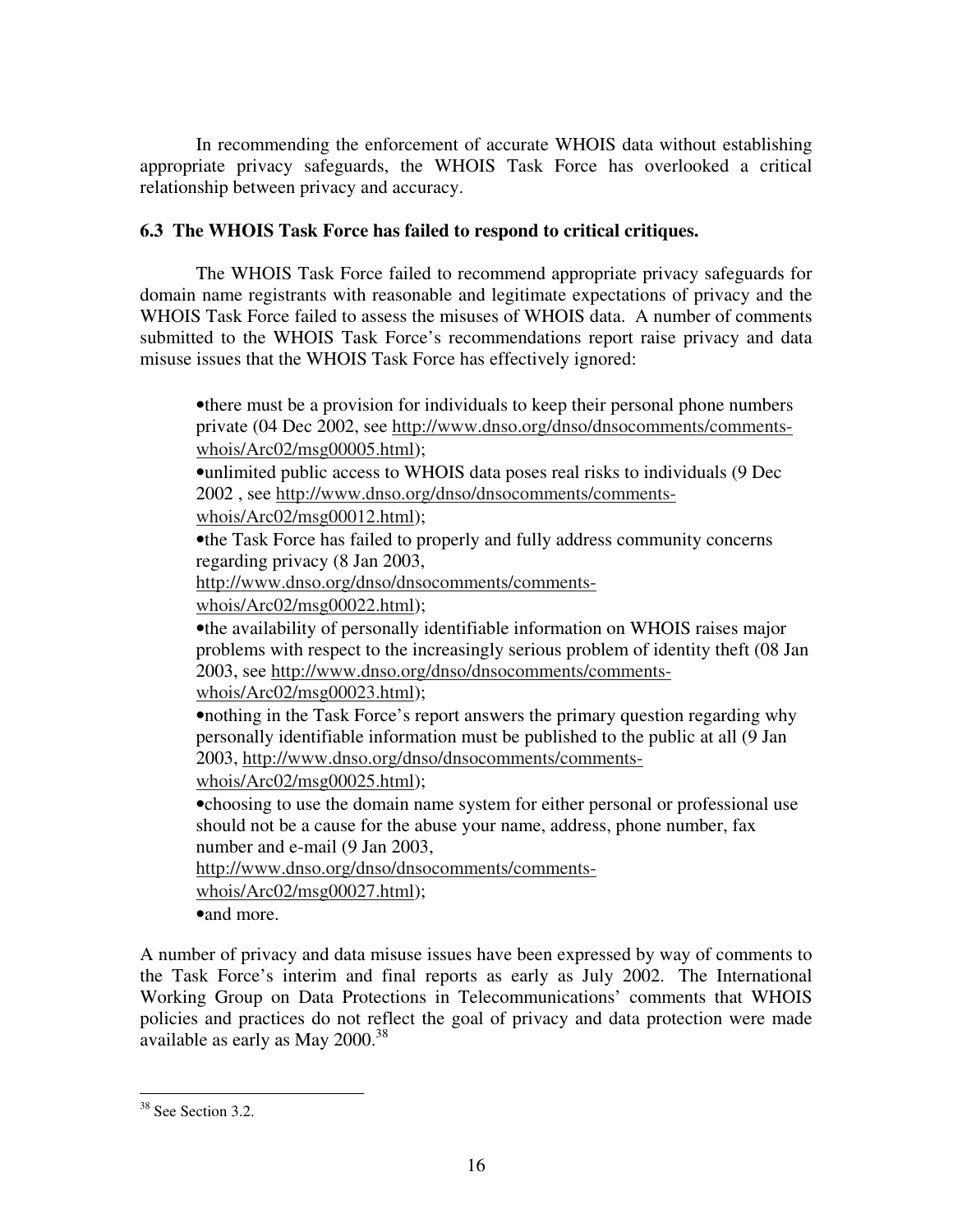It is not clear why these points, which are central to the development of a sensible WHOIS policy, were not addressed.

#### **7 Concluding Remarks And Recommendations**

A new task force must be formed to further evaluate and resolve the privacy issues associated with WHOIS policies and practices. Further, a member from the noncommercial constituency who has expertise in privacy should chair this task force.

We further offer the following recommendations that should be considered by the new task force.

**Recommendation 1:** Personal information, beyond that necessary for contacting system administrators about network or security problems, should not be included in the globally, publicly accessible database. International privacy standards, such as the OECD Privacy Guidelines, should apply to the collection and use of WHOIS data.

**Recommendation 2:** Anonymous registration of domain names should be provided and should not be burdensome to Internet speakers who are engaging in political or religious speech.

**Recommendation 3:** A study that considers whether the availability of WHOIS data contributes to consumer fraud, such as identity theft, should immediately be undertaken.

**Recommendation 4:** Accuracy of WHOIS data should not be enforced until privacy issues are adequately resolved and appropriate privacy safeguards are implemented.

We look forward to the GNSO Council's balanced approach in creating a new task force that will undertake a full and fair evaluation of the privacy issues associated with WHOIS.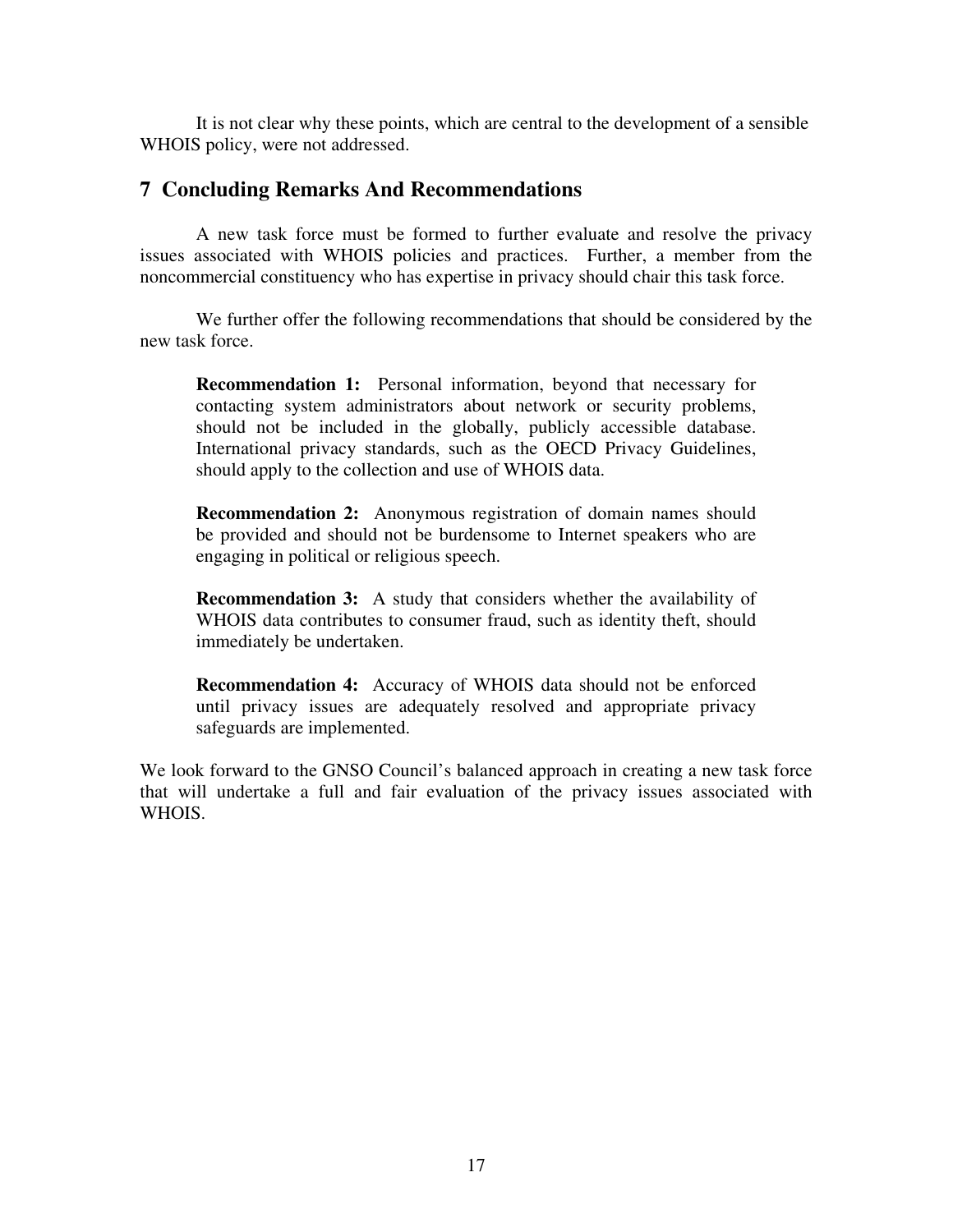### **Appendix A**

ICANN's current version of its Registrar Accreditation Agreement (RAA) requires registrars to provide public access to registrant data as specified below (excerpted from http://www.icann.org/registrars/ra-agreement-17may01.htm):

3.3.1 At its expense, Registrar shall provide an interactive web page and a port 43 Whois service providing free public query-based access to up-to-date (i.e., updated at least daily) data concerning all active Registered Names sponsored by Registrar for each TLD in which it is accredited. The data accessible shall consist of elements that are designated from time to time according to an ICANN adopted specification or policy. Until ICANN otherwise specifies by means of an ICANN adopted specification or policy, this data shall consist of the following elements as contained in Registrar's database:

3.3.1.1 The name of the Registered Name;

3.3.1.2 The names of the primary nameserver and secondary nameserver(s) for the Registered Name;

3.3.1.3 The identity of Registrar (which may be provided through Registrar's website);

3.3.1.4 The original creation date of the registration;

3.3.1.5 The expiration date of the registration;

3.3.1.6 The name and postal address of the Registered Name Holder;

3.3.1.7 The name, postal address, e-mail address, voice telephone number, and (where available) fax number of the technical contact for the Registered Name; and

3.3.1.8 The name, postal address, e-mail address, voice telephone number, and (where available) fax number of the administrative contact for the Registered Name.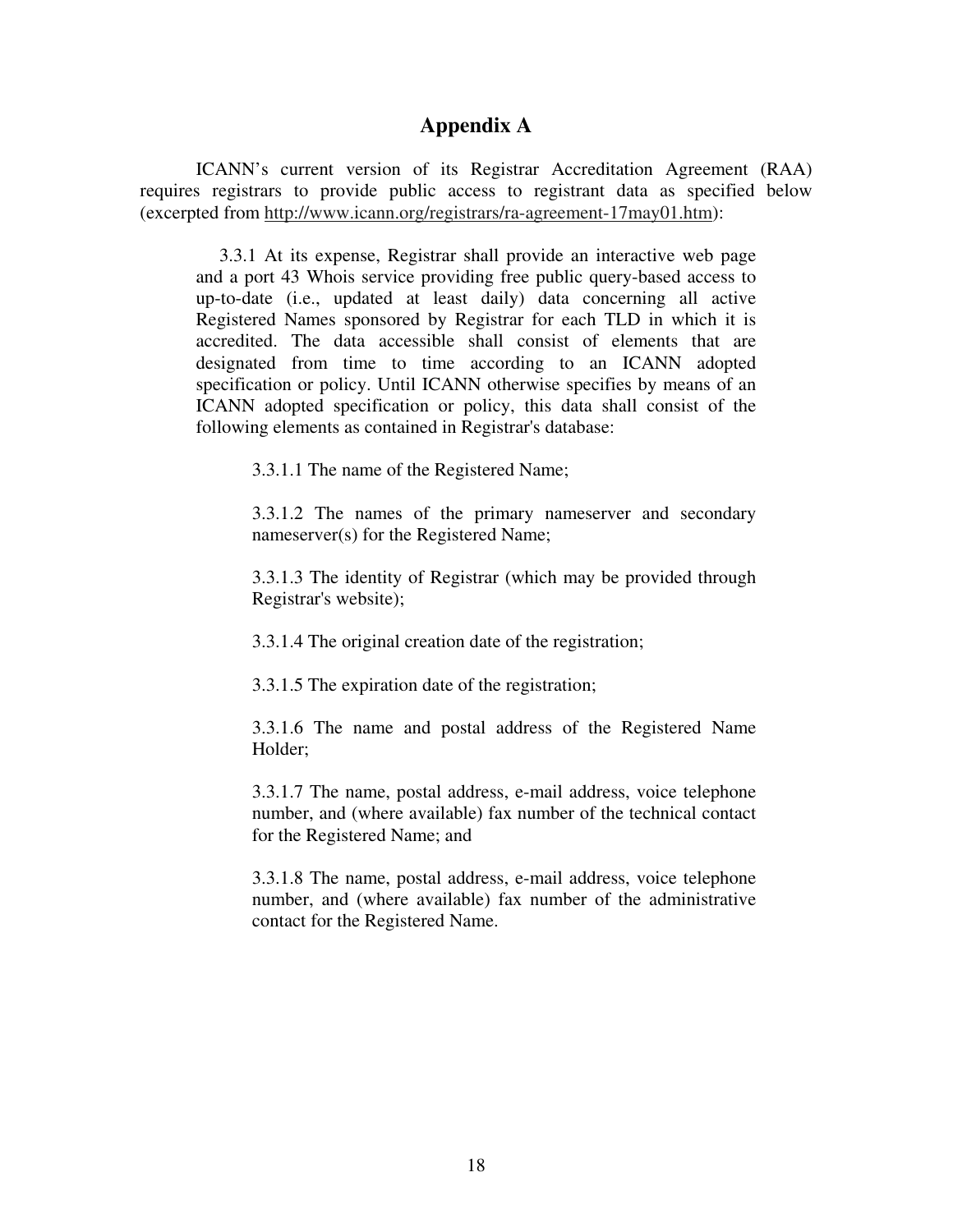## **Appendix B**

Also, the current version of the RAA requires registrars to provide third-party bulk data access as specified below (excerpted from http://www.icann.org/registrars/raagreement-17may01.htm):

3.3.6 In addition, Registrar shall provide third-party bulk access to the data subject to public access under Subsection 3.3.1 under the following terms and conditions:

3.3.6.1 Registrar shall make a complete electronic copy of the data available at least one time per week for download by third parties who have entered into a bulk access agreement with Registrar.

3.3.6.2 Registrar may charge an annual fee, not to exceed US\$10,000, for such bulk access to the data.

3.3.6.3 Registrar's access agreement shall require the third party to agree not to use the data to allow, enable, or otherwise support the transmission by e-mail, telephone, or facsimile of mass, unsolicited, commercial advertising or solicitations to entities other than such third party's own existing customers.

3.3.6.4 Registrar's access agreement shall require the third party to agree not to use the data to enable high-volume, automated, electronic processes that send queries or data to the systems of any Registry Operator or ICANN-Accredited registrar, except as reasonably necessary to register domain names or modify existing registrations.

3.3.6.5 Registrar's access agreement may require the third party to agree not to sell or redistribute the data except insofar as it has been incorporated by the third party into a value-added product or service that does not permit the extraction of a substantial portion of the bulk data from the value-added product or service for use by other parties.

3.3.6.6 Registrar may enable Registered Name Holders who are individuals to elect not to have Personal Data concerning their registrations available for bulk access for marketing purposes based on Registrar's "Opt-Out" policy, and if Registrar has such a policy, Registrar shall require the third party to abide by the terms of that Opt-Out policy; provided, however, that Registrar may not use such data subject to opt-out for marketing purposes in its own value-added product or service.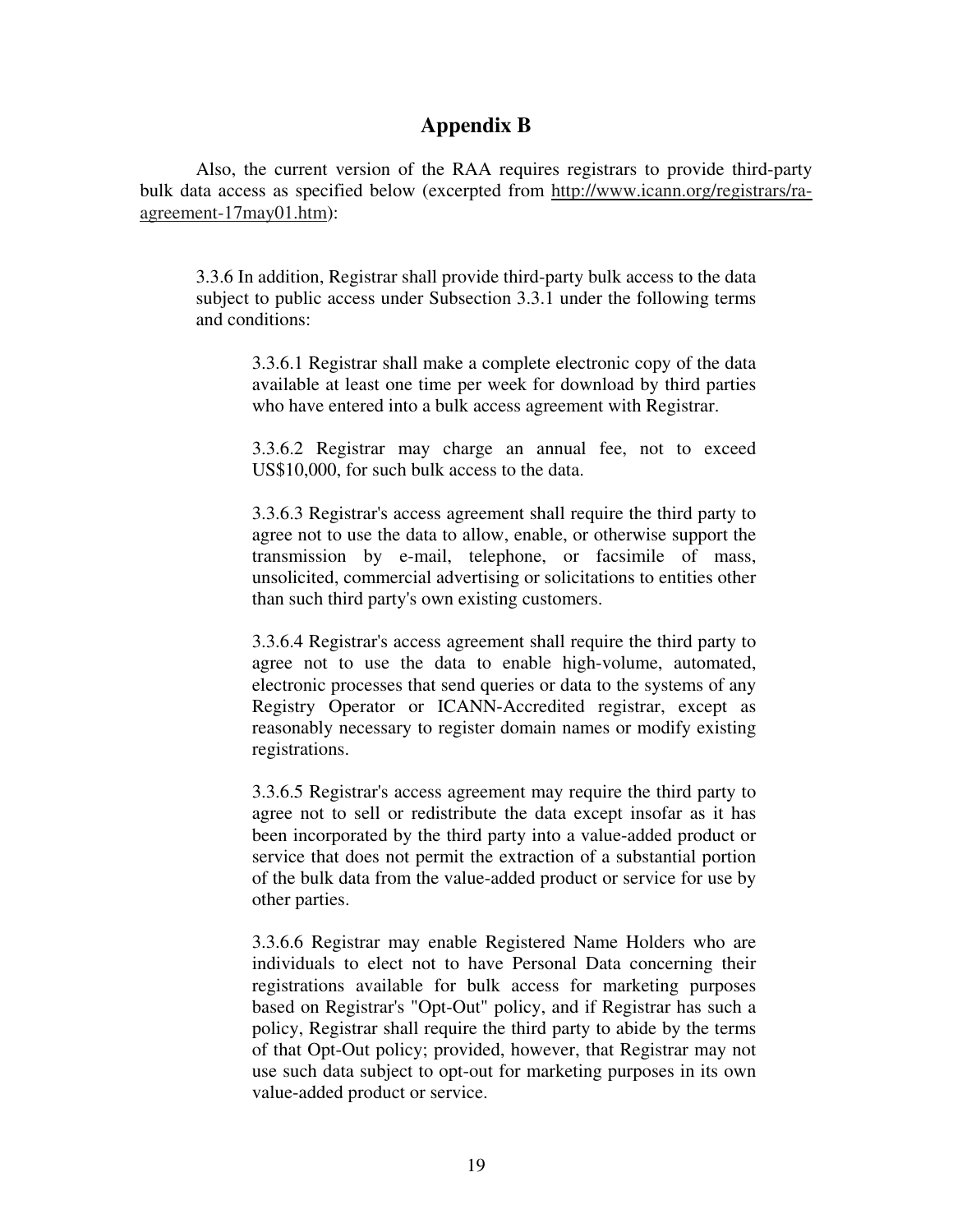## **Appendix C**

Finally, the current version of the RAA requires registrants to provide accurate WHOIS data, or otherwise forego their domain name registration (excerpted from http://www.icann.org/registrars/ra-agreement-17may01.htm):

> 3.7.7.1 The Registered Name Holder shall provide to Registrar accurate and reliable contact details and promptly correct and update them during the term of the Registered Name registration, including: the full name, postal address, e-mail address, voice telephone number, and fax number if available of the Registered Name Holder; name of authorized person for contact purposes in the case of an Registered Name Holder that is an organization, association, or corporation; and the data elements listed in Subsections 3.3.1.2, 3.3.1.7 and 3.3.1.8.

> 3.7.7.2 A Registered Name Holder's willful provision of inaccurate or unreliable information, its willful failure promptly to update information provided to Registrar, or its failure to respond for over fifteen calendar days to inquiries by Registrar concerning the accuracy of contact details associated with the Registered Name Holder's registration shall constitute a material breach of the Registered Name Holder-registrar contract and be a basis for cancellation of the Registered Name registration.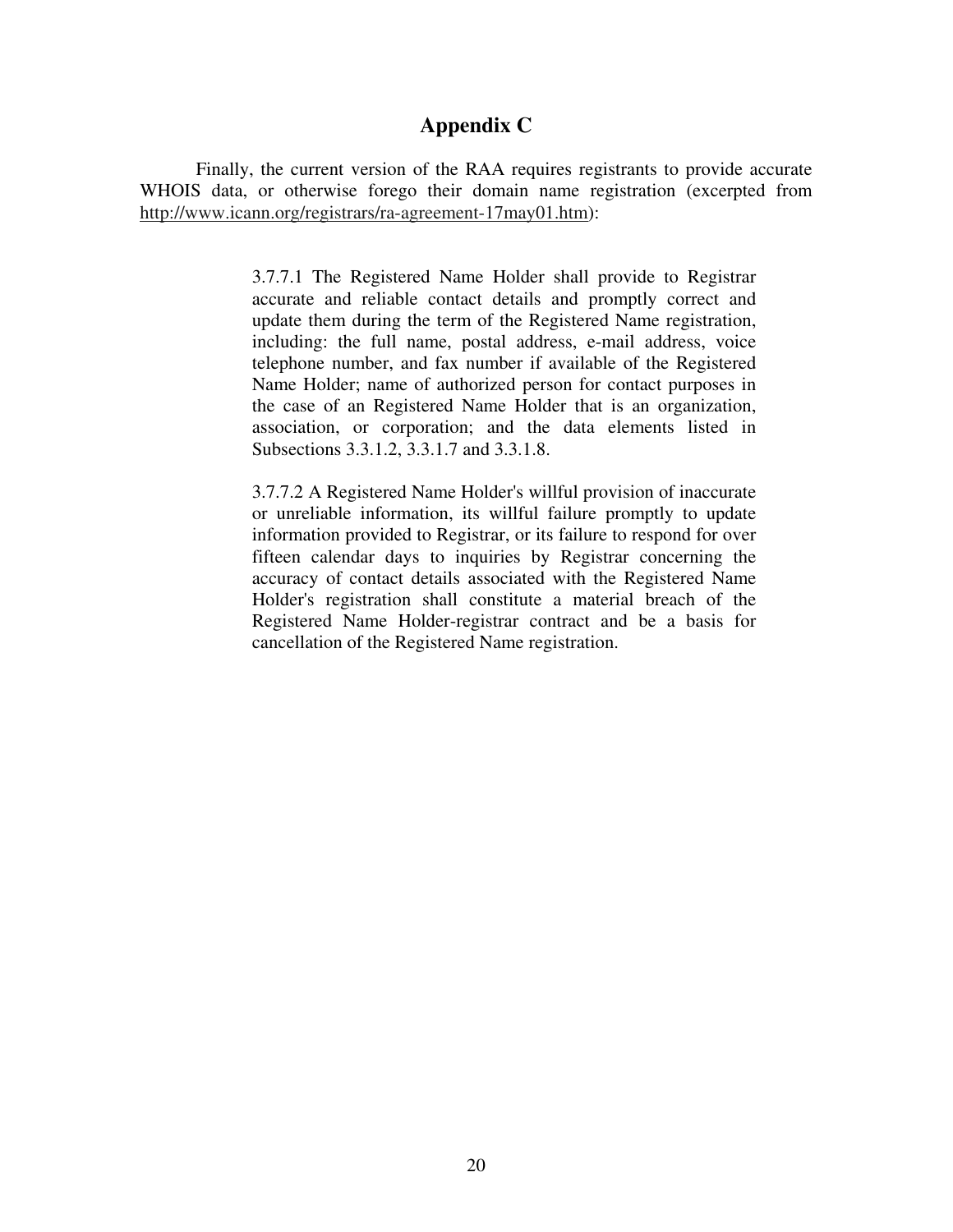# **Appendix D**

The following list samples the FTC's privacy initiatives along with information on ways consumers can protect themselves from a number of frauds (or activities that could lead to fraud):

| <b>FTC Identified Risk or Initiative</b>    | <b>FTC Suggestion to Consumers</b>                                                         |
|---------------------------------------------|--------------------------------------------------------------------------------------------|
| Don't Want Your Email Address               | 1. Consider "masking" your email                                                           |
| Harvested?                                  | address.                                                                                   |
| http://www.ftc.gov/bcp/conline/pubs/online  |                                                                                            |
| /dontharvest.htm                            | "johndoe@myisp.com"                                                                        |
|                                             | could be masked as                                                                         |
|                                             | "johndoe@spamaway.m<br>yisp.com"                                                           |
|                                             |                                                                                            |
|                                             | 2. Keep your private email address                                                         |
|                                             | private:                                                                                   |
|                                             |                                                                                            |
|                                             | Use a separate screen name for                                                             |
|                                             | online                                                                                     |
|                                             | chatting.                                                                                  |
|                                             |                                                                                            |
|                                             | Consider creating "disposable<br>$\bullet$                                                 |
|                                             | email<br>addresses" for public postings in                                                 |
|                                             | newsgroups or on websites, or for                                                          |
|                                             | online                                                                                     |
|                                             | purchases.                                                                                 |
|                                             |                                                                                            |
|                                             | Consider using one email account                                                           |
|                                             | for                                                                                        |
|                                             | personal correspondence and<br>another for                                                 |
|                                             | public use.                                                                                |
|                                             |                                                                                            |
|                                             | 3. Use a unique email address, containing both                                             |
|                                             | letters and numbers.                                                                       |
| How to Be Web Ready                         | Keep private information private.                                                          |
| http://www.ftc.gov/bcp/conline/pubs/online  | Smart surfers don't disclose personal information                                          |
| /webredy.html                               | unless they know who's collecting it, why, and how                                         |
|                                             | it's going to be used. And they never disclose their<br>password.                          |
|                                             |                                                                                            |
| Privacy: Tips for Protecting Your Personal  | Every day you share personal information about                                             |
| Information                                 | yourself with others. It's so routine that you may not                                     |
| http://www.ftc.gov/bcp/conline/pubs/alerts/ | even realize you're doing it. You may write a check                                        |
|                                             | at the grocery store, charge tickets to a ball game,                                       |
| privtipsalrt.htm                            | rent a car, mail your tax returns, buy a gift online,                                      |
|                                             | call home on your cell phone, schedule a doctor's                                          |
|                                             | appointment or apply for a credit card. Each<br>transaction requires you to share personal |
|                                             | information: your bank and credit card account                                             |
|                                             | numbers; your income; your Social Security number                                          |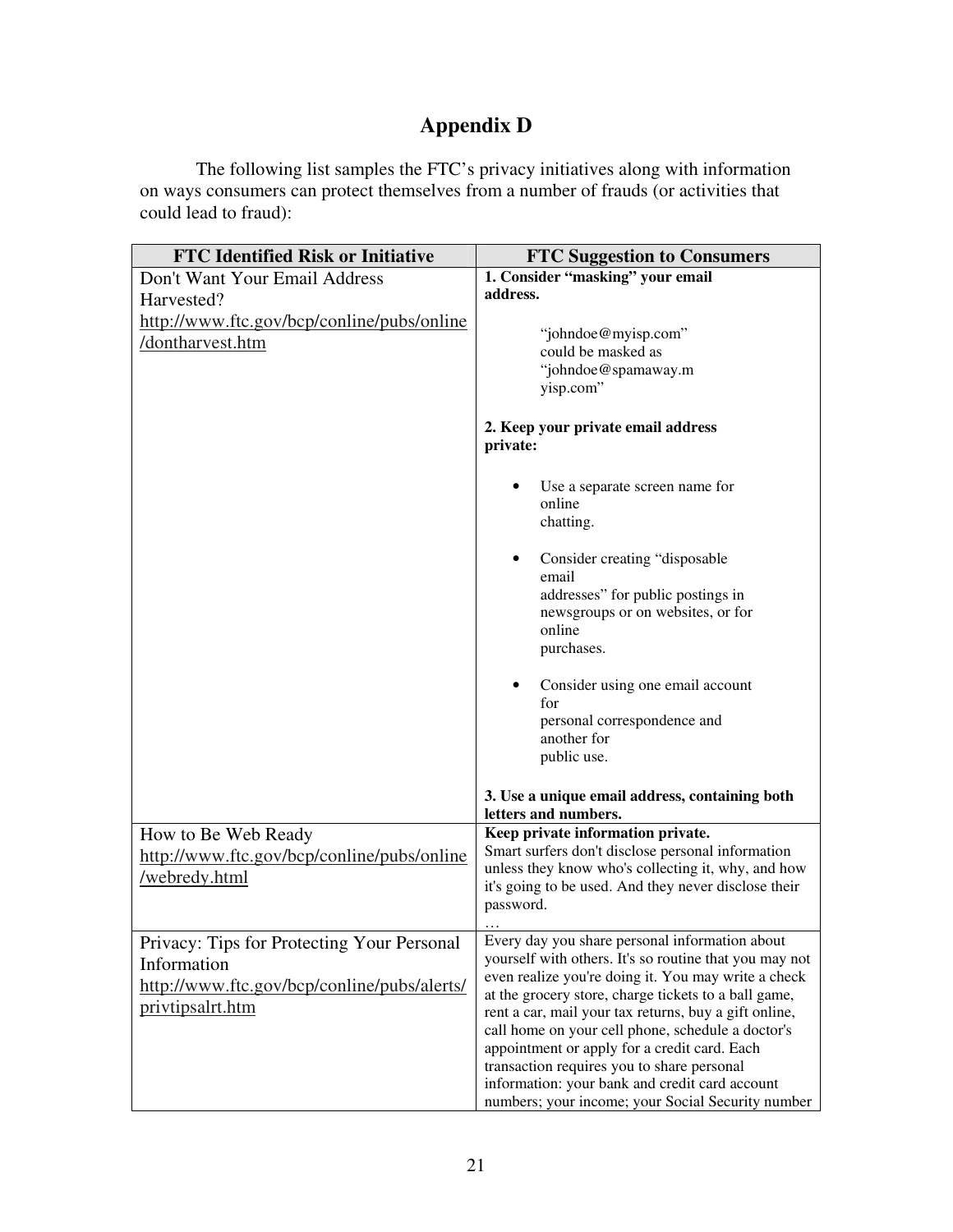|                                                                                                                         | (SSN); or your name, address and phone numbers.                                                                                                                                                                                                                                                                                                                                                                                                                                                                                                                                                                                                                   |
|-------------------------------------------------------------------------------------------------------------------------|-------------------------------------------------------------------------------------------------------------------------------------------------------------------------------------------------------------------------------------------------------------------------------------------------------------------------------------------------------------------------------------------------------------------------------------------------------------------------------------------------------------------------------------------------------------------------------------------------------------------------------------------------------------------|
|                                                                                                                         | It's important to find out what happens to the<br>personal information you and your children provide<br>to companies, marketers and government agencies.<br>These organizations may use your information<br>simply to process your order; to tell you about<br>products, services, or promotions; or to share with<br>others.                                                                                                                                                                                                                                                                                                                                     |
|                                                                                                                         | And then there are unscrupulous individuals, like<br>identity thieves, who want your information to<br>commit fraud. Identity theft - the fastest-growing<br>white-collar crime in America - occurs when<br>someone steals your personal identifying<br>information, like your SSN, birth date or mother's<br>maiden name, to open new charge accounts, order<br>merchandise or borrow money. Consumers targeted<br>by identity thieves usually don't know they've been<br>victimized. But when the fraudsters fail to pay the<br>bills or repay the loans, collection agencies begin<br>pursuing the consumers to cover debts they didn't<br>even know they had. |
|                                                                                                                         | The Federal Trade Commission (FTC) encourages<br>you to make sure your transactions - online and off -<br>are secure and your personal information is<br>protected. The FTC offers these tips to help you<br>manage your personal information wisely, and to<br>help minimize its misuse.                                                                                                                                                                                                                                                                                                                                                                         |
|                                                                                                                         | Before you reveal any personally<br>identifying information, find out how it<br>will be used and whether it will be shared<br>with others. Ask about company's privacy<br>policy: Will you have a choice about the<br>use of your information; can you choose to<br>have it kept confidential?                                                                                                                                                                                                                                                                                                                                                                    |
|                                                                                                                         |                                                                                                                                                                                                                                                                                                                                                                                                                                                                                                                                                                                                                                                                   |
| <b>IDENTITY THEFT<sup>39</sup></b> : Reduce Your Risk<br>http://www.ftc.gov/bcp/conline/pubs/credit<br>/idtheftamex.htm | <br><b>Identity Theft Prevention Tips:</b>                                                                                                                                                                                                                                                                                                                                                                                                                                                                                                                                                                                                                        |
|                                                                                                                         | • Safeguard your personal information.                                                                                                                                                                                                                                                                                                                                                                                                                                                                                                                                                                                                                            |

<sup>&</sup>lt;sup>39</sup> The FTC recently released its annual report, titled "National and State Trends in Identity Theft", analyzing consumer complaints about identity theft and listing the top ten fraud complaint categories reported by consumers. Identity theft was at the top of list -- continuing the trend for a third year - constituting 43% of the complaints in the FTC's complaint database (referred to as Consumer Sentinel). The number of reported identity theft complaints increased from 31,117 in 2000 to 86,198 in 2001 to 161,819 in 2002. For FTC's report on "National and State Trends in Identity Theft", see http://www.consumer.gov/sentinel/pubs/Top10Fraud\_2002.pdf.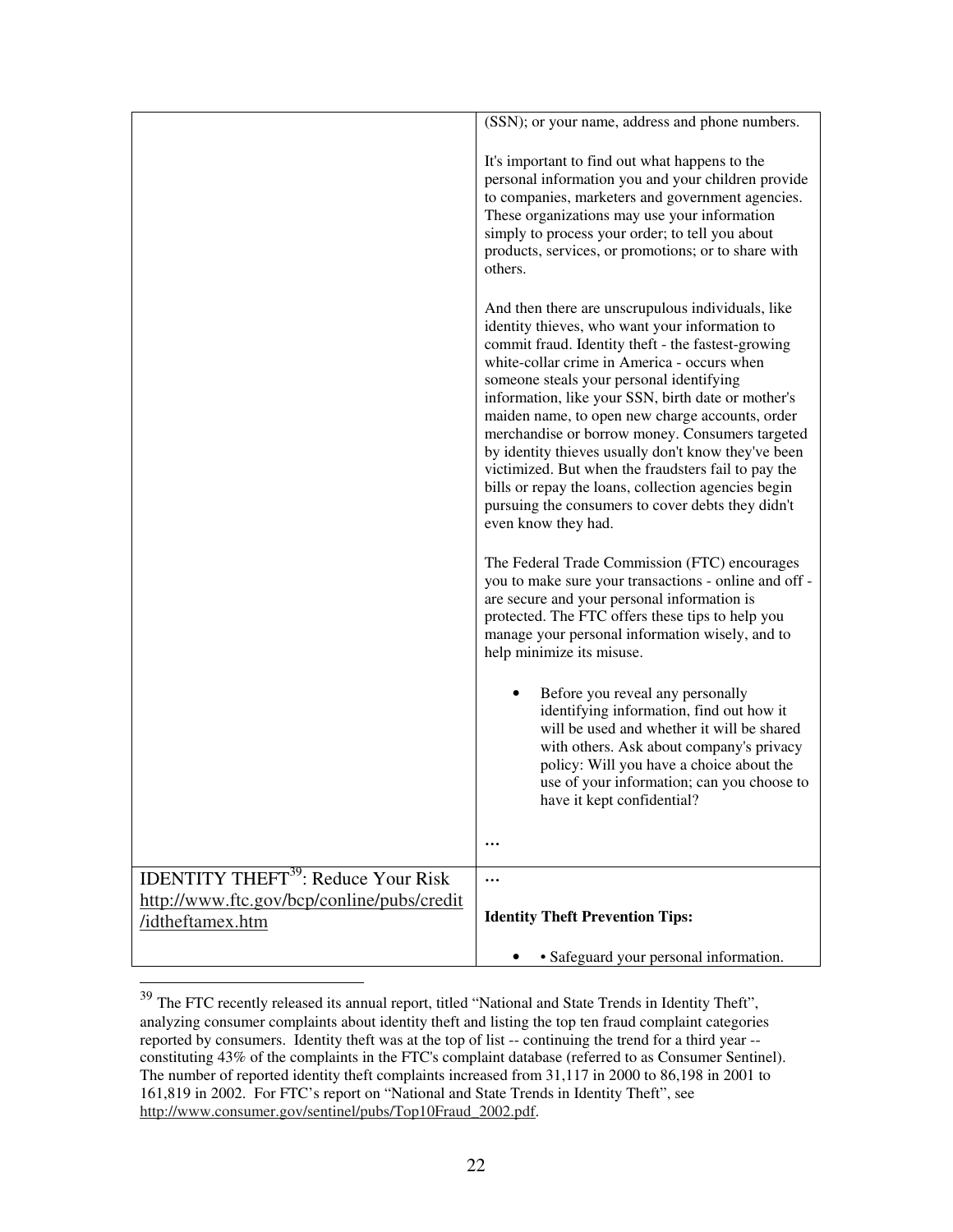|  |  | • Do not share personal information with<br>$\bullet$<br>unknown persons or companies.<br>• Carry with you only the information you<br>$\bullet$<br>need.<br>• Order and review a copy of your credit<br>$\bullet$<br>report at least once a year.<br>• Shred documents containing sensitive<br>$\bullet$<br>information before discarding.<br>$\cdots$ |
|--|--|---------------------------------------------------------------------------------------------------------------------------------------------------------------------------------------------------------------------------------------------------------------------------------------------------------------------------------------------------------|
|--|--|---------------------------------------------------------------------------------------------------------------------------------------------------------------------------------------------------------------------------------------------------------------------------------------------------------------------------------------------------------|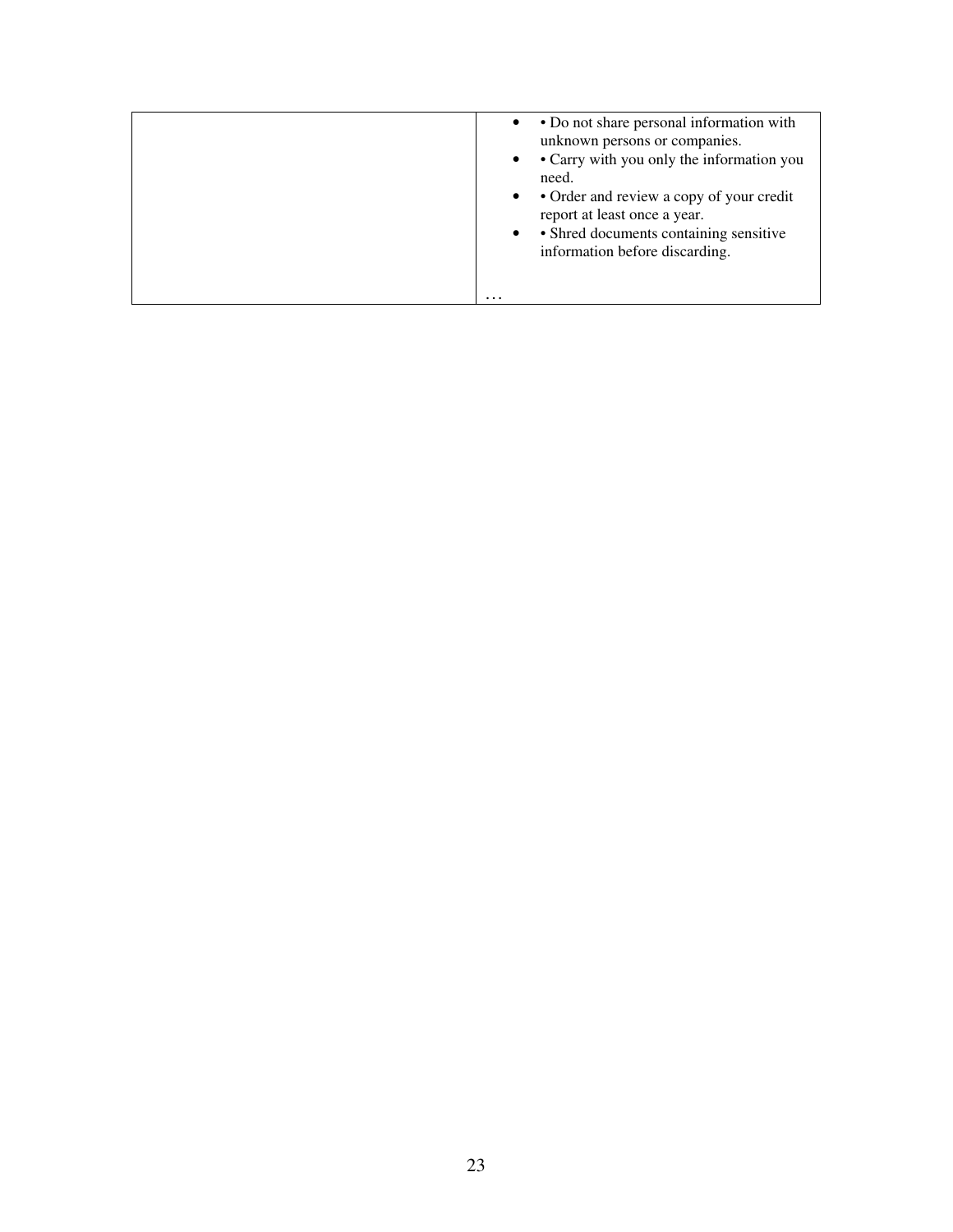## **References**

ACLU v. Reno, 521 U.S. 844, 896-97 (1997).

Lakshmi Chaudhry, "Virtual Refuge for Gay Muslims," Wired News, May 8, 2000, http://www.wired.com/news/print/0,1294,35896,00.html.

Colin J. Bennett, Regulating Privacy: Data Protection and Public Policy in Europe and the United States (Cornell University Press 1992).

Colin J. Bennett, "Convergence Revisited: Toward a Global Policy for the Protection of Personal Data", Technology and Privacy: The New Landscape edited by Philip Agre and Marc Rotenberg, The MIT Press (Cambridge, 1997).

Comments of the Public Interest Registry, the not-for-profit corporation that manages the .ORG registry, on the Final Report on Whois Accuracy and Bulk Access of the Whois Task Force of the Generic Names Supporting Organization ("PIR Comments on WHOIS"), http://gnso.icann.org/dnso/dnsocomments/comments-whois/Arc03/pdf00000.pdf.

Graphic, Visualization, & Usability Center 7th WWW User Survey, April 1997, http://www.gvu.gatech.edu/user\_surveys/survey-1997-04/#exec.

Sarah Gauch, "Effects of Arab censorship blunted by Internet," Christian Science Monitor, January 29, 2001, http://archive.nandotimes.com/technology/story/0,1643,500304664- 500488126-503379336-0,00.html.

ICANN's Registrar Accreditation Agreement (RAA), May 17, 2001, http://www.icann.org/registrars/ra-agreement-17may01.htm.

International Working Group on Data Protection in Telecommunications, "Common Position on Privacy and Data Protection aspects of the Registration of Domain Names on the Internet", May 4-5, 2000, http://www.datenschutz-berlin.de/doc/int/iwgdpt/dns\_en.htm#TOP.

McIntyre v. Ohio Elections Commission, 514 U.S. 334, 357 (1995).

The OECD Guidelines on the Protection of Privacy and Transborder Flows of Personal Data, adopted on September 23, 1980.

Privacy, Costs, and Consumers Privacy, Consumers, and Costs: How the Lack of Privacy Costs Consumers and Why Business Studies of Privacy Costs are Biased and Incomplete, (PDF Version) Robert Gellman, March 26, 2002, http://www.epic.org/reports/dmfprivacy.html.

Marc Rotenberg, The Privacy Law Sourcebook: United States Law, International Law, and Recent Developments 367-394 (EPIC 2002) ("Universal Declaration of Human Rights (1948)")

Marc Rotenberg, The Privacy Law Sourcebook: United States Law, International Law, and Recent Developments 367-394 (EPIC 2002) ("European Union Data Protection Directive  $(1995)$ ")